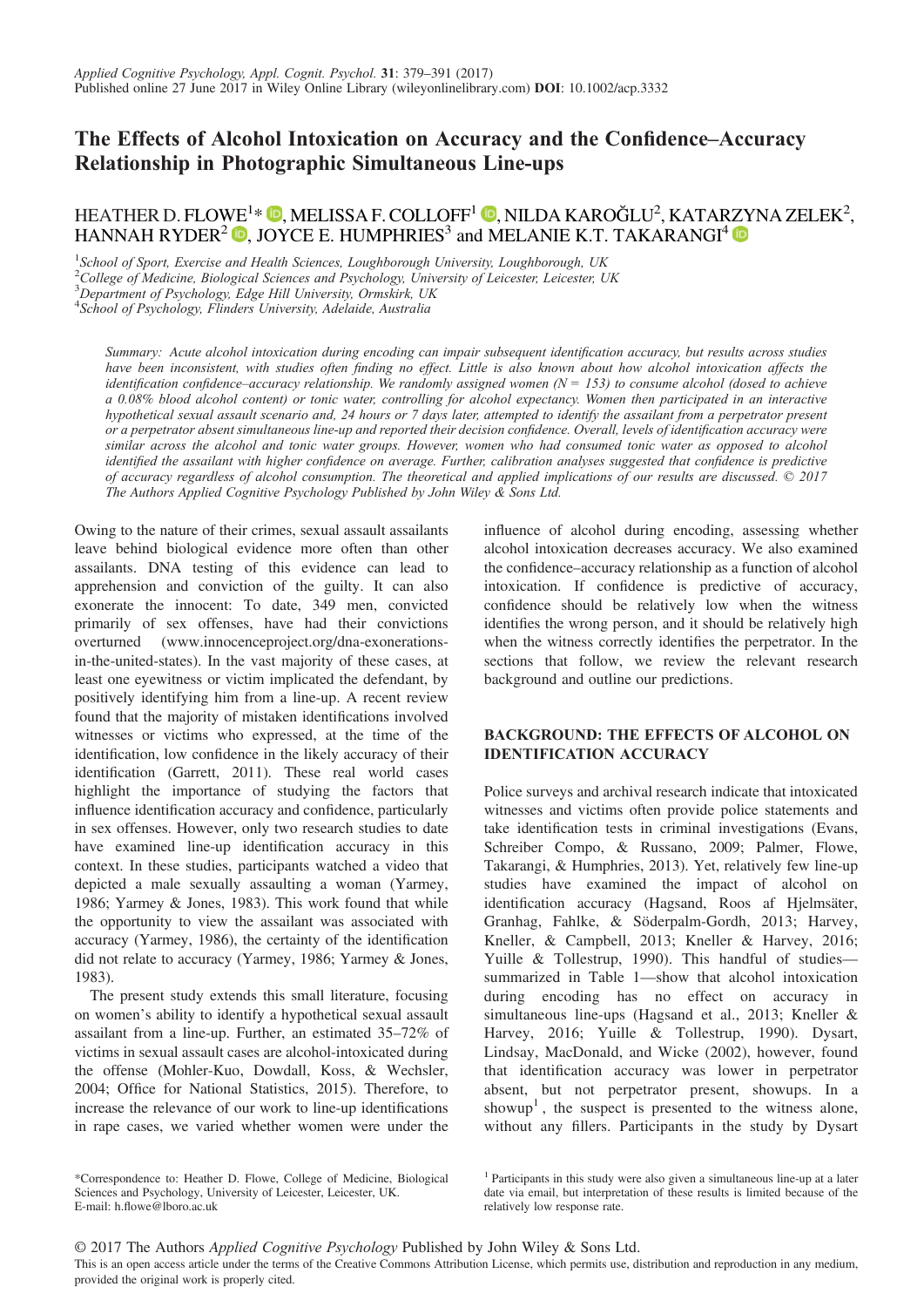|                              | No alcohol control group |    |          |                  | Alcohol group |    |          |                  |                 |
|------------------------------|--------------------------|----|----------|------------------|---------------|----|----------|------------------|-----------------|
| Study                        | PP                       | PP | PA       | PА               | <b>PP</b>     | PP | PА       | PA               | Mean            |
|                              | accuracy                 | n  | accuracy | $\boldsymbol{n}$ | accuracy      | п  | accuracy | $\boldsymbol{n}$ | <b>BAC</b>      |
| Hagsand et al. $(2013)t$     | 0.25                     | 20 | 0.24     | 21               | 0.23          | 40 | 0.40     | 42               | $0.04 - 0.08\%$ |
| Kneller and Harvey $(2016)c$ | 0.27                     | 40 | 0.45     | 40               | 0.35          | 20 | 0.45     | 20               | $0.05\%$        |
| Harvey et al. $(2013)$       | 0.37                     | 30 | 0.70     | 30               | 0.3           | 30 | 0.70     | 30               | 0.11%           |
| Yuille and Tollestrup (1990) | 0.89                     | 35 | 0.76     | 33               | 0.91          | 22 | 0.61     | 23               | 0.10%           |

Table 1. Proportion of accurate identifications as a function of alcohol condition reported in the line-up literature

Note: PP, perpetrator present; PA, perpetrator absent; t, there were two alcohol groups, we collapsed across them here for simplicity; c, there were two control groups, we collapsed across them here for simplicity.

et al. learned and were tested on their memory for a person while they were either alcohol-intoxicated or sober. The authors argued that these results are in line with alcohol myopia theory, which proposes that, when people are under the influence of alcohol, attention is allocated to the most immediate and salient cues in the environment, whereas peripheral and weaker cues that conflict with salient cues receive less attention (Steele & Josephs, 1990). They reasoned that intoxicated 1990). They reasoned that intoxicated participants in their study focused on a salient feature (i.e., hairstyle) of the 'culprit', which led them to misidentify the innocent suspect in the perpetrator absent showup who had a similar feature. However, a recent study found that participants who were intoxicated during encoding were no more likely than sober participants to be influenced by distinctive features during a basic face recognition task, regardless of whether they were intoxicated versus sober at test (Colloff & Flowe, 2016). In this study, participants who had studied faces while intoxicated were more likely to false alarm to any face, with or without a distinctive feature, suggesting that intoxicated participants were basing their recognition decisions on familiarity rather than identity-based information.

Given this mixed picture, we conducted the present study to examine whether alcohol intoxication during encoding decreases line-up identification accuracy. We extended previous work by presenting the perpetrator within a hypothetical sexual assault scenario and by employing a balanced placebo design that controlled for alcohol expectancy. According to alcohol expectancy theory, people may try to compensate for alcohol's negative effects on cognition by increasing their attention, and this increased attention may mediate the effect of alcohol on cognition (Testa et al., 2006). With respect to memory performance, alcohol expectancy does not seem to have an effect (Hull & Bond, 1986). However, there is some evidence that alcohol expectancy in situations that are associated with an increased risk of sexual assault may lead women to be hypervigilant and respond with increased caution (see Testa et al., 2006), which could allow them to compensate for any negative influence of alcohol on memory for the perpetrator. To investigate this issue in the context of line-ups, in the present study, we controlled for alcohol expectancy and assessed its effect on accuracy and the confidence–accuracy relationship. We used calibration techniques to do so, which have not been employed before. We review this literature next.

# ALCOHOL AND METAMEMORY JUDGMENTS OF LINE-UP IDENTIFICATION ACCURACY

According to models such as trace access theory (Burke, Mackay, Worthley, & Wade, 1991; also see Green & Swets, 1966; Macmillan & Creelman, 1991), people monitor their memory processes. When making recognition judgments, they evaluate the contents of recognition memory and give higher confidence ratings to items that have greater memory strength. Thus, if memory strength underpins both confidence and accuracy, then they should be positively correlated. A review of early research indicated that the correspondence between confidence and accuracy was weak (Wells & Murray, 1984). However, subsequent research has found that confidence predicts accuracy when there is sufficient variability across witnessing conditions to allow for detecting the association (Lindsay, Read, & Sharma, 1998). Sporer, Penrod, Read, and Cutler (1995) found in their meta-analyses of the line-up identification literature that the confidence–accuracy correlation is positive, particularly for people who identify a face from the line-up (i.e., 'choosers'). They noted that the magnitude of the relationship between confidence and accuracy was stronger than many other predictors of accuracy studied by eyewitness researchers, including weapon focus and own race bias. Further, a number of researchers have argued recently, on the basis of empirical data, that confidence is predictive of line-up identification accuracy (e.g., Brewer & Wells, 2006; Palmer, Brewer, Weber, & Nagesh, 2013; Sauer, Brewer, Zweck, & Weber, 2010; Wixted & Wells, in press; Wixted, Mickes, Clark, Gronlund, & Roediger, 2015; Roediger, Wixted, & DeSoto, 2012). In a recent reappraisal of confidence–accuracy literature, Wixted and Wells (in press) conclude that confidence is strongly associated with identification accuracy in adults, provided it is taken under pristine conditions (e.g., the composition of the line-up is fair). Thus, there is now a sizable body of work and a consensus that confidence can be predictive of line-up identification accuracy.

There are factors that can affect the confidence–accuracy relationship, however. According to the optimality hypothesis, confidence is predictive of accuracy when information-processing conditions are optimal during memory encoding (e.g., relatively long duration of exposure, better viewing opportunity), storage, and retrieval (Bothwell, Deffenbacher, & Brigham, 1987; Deffenbacher, 1980). As another example, under some conditions in which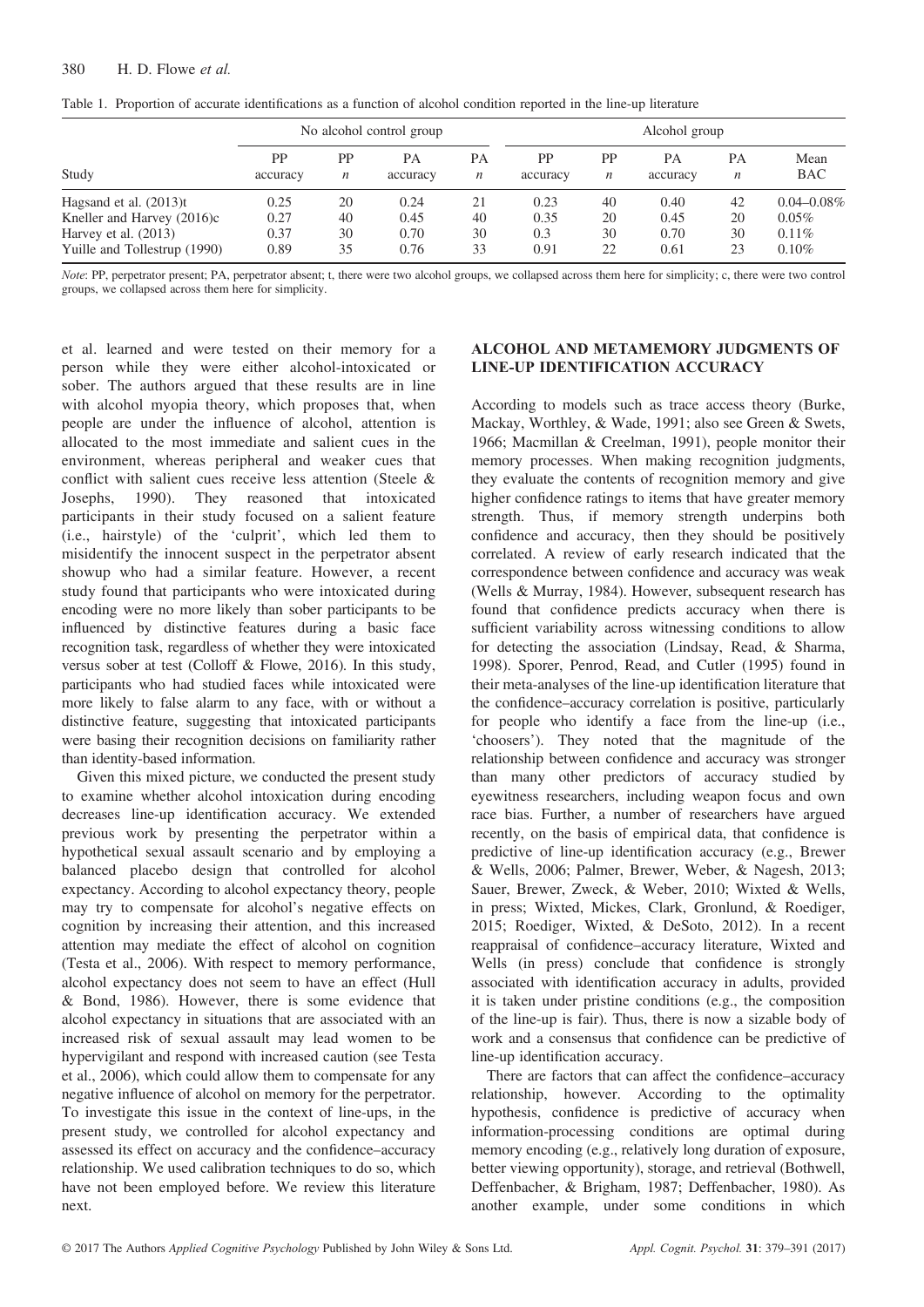remembering is more difficult (e.g., relatively short duration of exposure, long retention interval between learning and test), people can be overconfident in the accuracy of their line-up identification (Palmer, Brewer et al., 2013). The confidence–accuracy relationship also can be weakened when people fail to take into account factors that might have negatively affected their accuracy (see Hourihan, Benjamin, & Liu, 2012 and Mickes, 2015) and when people receive feedback from the line-up administrator regarding their identification accuracy (e.g., Wells & Bradfield, 1998). Therefore, in evaluating witness confidence to predict likely accuracy, the totality of the circumstances (i.e., from the time of the crime, to the time of the in court identification) needs to be taken into account.

How might alcohol affect meta-memory judgments and, specifically, confidence–accuracy calibration? There is limited evidence on this issue. When answering general knowledge questions, participant confidence does not appear to be affected by alcohol intoxication (Nelson, McSpadden, Fromme, & Marlatt, 1986). In the context of line-ups, Yuille and Tollestrup (1990) found intoxicated compared with sober participants reported lower levels of confidence for incorrect compared with correct identifications. Further, they found that confidence and accuracy were significantly associated and more strongly related for intoxicated compared with sober participants, suggesting meta-memory judgments are superior if people are under the influence of alcohol compared with sober during encoding. These results run counter to the optimality hypothesis, which would predict a stronger relationship between confidence and accuracy for sober compared with intoxicated participants. So why might alcohol intoxication during encoding paradoxically strengthen the confidence–accuracy relationship? One possibility is that people are aware that alcohol intoxication can compromise their memory, and this awareness attenuates overconfidence. Palmer, Brewer et al. (2013) proposed and found evidence suggesting that participants can make 'theory-based' confidence judgments. If it is apparent to participants that a given factor weakens their memory (e.g., divided attention during encoding), they will still be calibrated because they take this theory-based information into account when evaluating their confidence. Applied here, we might predict that alcohol intoxication during encoding reduces overconfidence and thereby strengthens the confidence– accuracy relationship for those who are intoxicated versus sober during encoding. To elaborate, people who are intoxicated during encoding might be better calibrated because they take into account theory-based information regarding the negative effects of alcohol on memory. This explanation would account for why Yuille and Tollestrup (1990) found that confidence was more predictive of accuracy for intoxicated compared with sober participants.

Yuille and Tollestrup's (1990) results have not been replicated, however; other identification studies assessing the confidence–accuracy relationship report null findings (Dysart et al., 2002; Hagsand et al., 2013; Harvey et al., 2013; Kneller & Harvey, 2016). Evidence on the issue is also limited by previous studies having employed the pointbiserial correlation coefficient  $(r_{pb})$  to examine the effects of alcohol on the confidence–accuracy relationship. Juslin, Olsson, and Winman (1996) demonstrated that the confidence–accuracy relationship is poorly estimated by  $r_{\rm pb}$ and proposed that researchers use a calibration approach instead. Calibration entails associating objective probabilities of accuracy with subjective estimates of accuracy, such as confidence. There are a number of calibration approaches (i.e., calibration curves, over/under confidence statistics, c statistic, Normalized Resolution Index). For example, calibration curves plot the proportion of accurate identifications at each level of confidence. Participants are well-calibrated to the extent that accuracy and confidence correspond across the range of the confidence scale. For example, calibration is perfect if there is a 1:1 correspondence between confidence and accuracy, with participants who report 10% confidence being 10% accurate, those who report 30% confidence being 30% accurate, and those who report 50% confidence being 50% accurate, and so on. Calibration research finds that confidence can be predictive of identification accuracy, even when memory is relatively weak (e.g., Sauer et al., 2010). Even when calibration is perfect,  $r_{pb}$  can severely underestimate the strength of the relationship between confidence and accuracy because its size is affected by the underlying variability of the confidence distribution (Juslin et al., 1996). Therefore, here we extend the alcohol literature by employing a calibration approach to compare the confidence–accuracy relationship in participants who were intoxicated versus sober during encoding.

We predicted lower identification accuracy and lower confidence for participants who had consumed alcohol as opposed to tonic water. We also tested whether alcohol consumption and/or alcohol expectancy (i) weakens the confidence–accuracy relationship, as per the optimality hypothesis, or (ii) strengthens the confidence–accuracy relationship as per Palmer, Brewer et al.'s (2013) theorybased information model of the confidence–accuracy relationship.

## **METHOD**

## Participants

We recruited 153 female participants, aged 18–32 years  $(M = 20.53, SD = 2.28)$  from the University of Leicester. The research protocol was reviewed and approved by the University of Leicester's Psychology Research Ethics Committee. Written informed consent was obtained from participants directly, prior to their participation. Our participants were all young adult women, because sexual assault disproportionately affects this group (U.S. Department of Justice, Office of Justice Programs, Bureau of Justice Statistics, 2010).

# Design

We employed a 2 beverage (consumed tonic water or alcohol)  $\times$  2 expectancy (told consumed tonic water or alcohol)  $\times$  2 perpetrator (perpetrator present or perpetrator absent) between participants design. Women were randomly assigned to conditions. The outcome measures were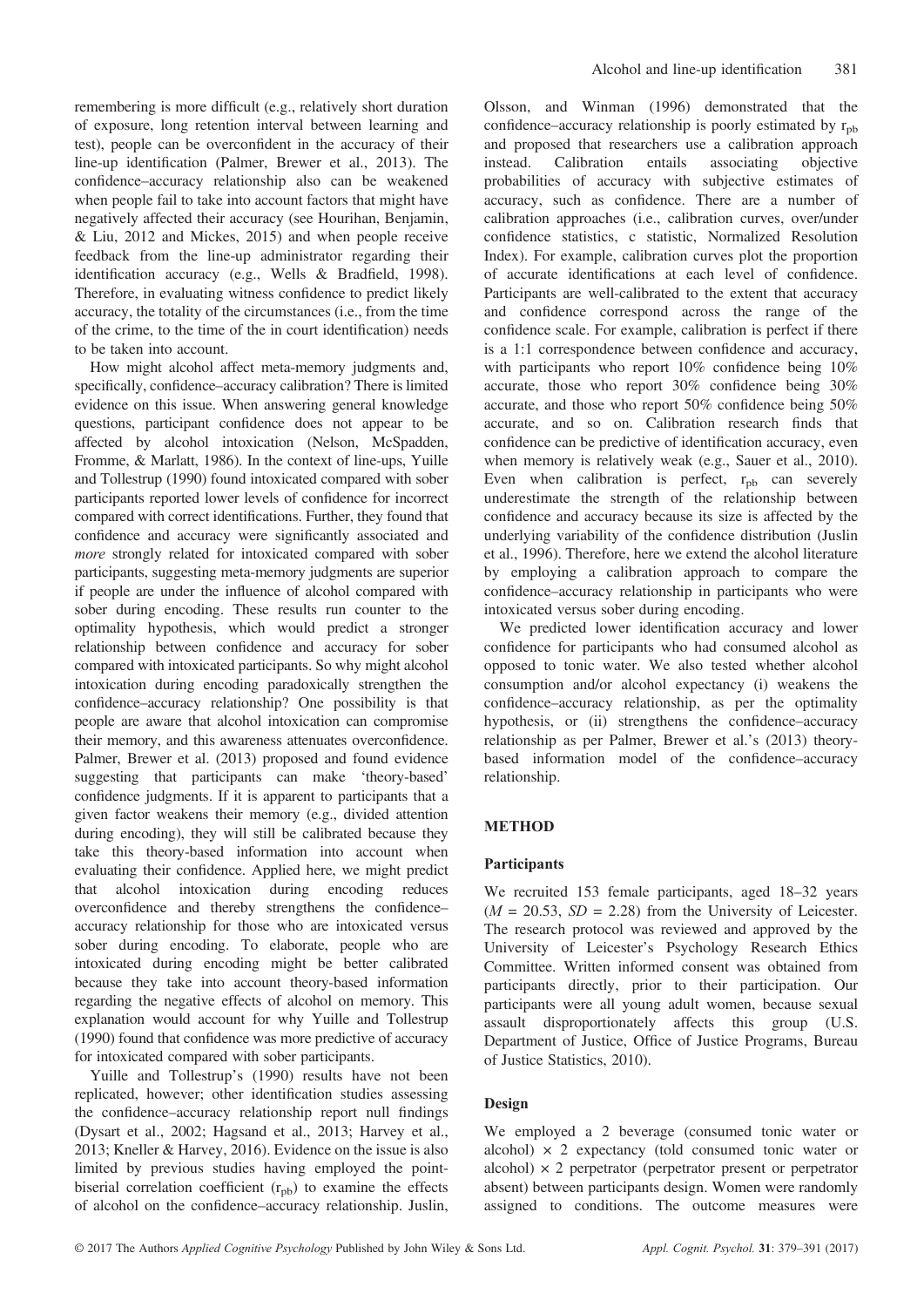identification response (identify the perpetrator, identify a filler, or not identify anyone, i.e., reject line-up), choosing (choosers or nonchoosers, depending on whether a line-up member was identified as the perpetrator from the line-up), identification accuracy (correct or incorrect line-up response), and confidence.

The study was conducted over 2 years. In the first year, we used a 1-day retention interval between encoding and the line-up test ( $n = 80$ ), and in the second year, we used a 7day retention interval  $(n = 73)$ . Consequently, because women were not randomly assigned to a retention interval condition, if we found any effects of retention interval on accuracy, we would have to interpret this with caution.

During the 2-year study duration, we recruited as many participants as possible. We randomly assigned 75 women to the tonic water condition (38 were randomly assigned to the perpetrator present condition and 37 to the perpetrator absent condition) and 80 to the alcohol condition (42 were randomly assigned to the perpetrator present condition and 38 to the perpetrator absent condition). Assuming a medium effect size for beverage, 80% power, and an alpha level of .05, we needed 31 participants in the tonic water condition and 31 participants in the alcohol condition to detect a significant effect of beverage on accuracy within the perpetrator present and/or perpetrator absent condition. Our cell sizes exceeded these numbers.<sup>2</sup> Further, our sample size allowed for detecting a medium sized effect of expectancy on accuracy within the alcohol beverage condition (i.e., within the alcohol condition, 40 participants expected alcohol and 38 participants expected tonic water) and within the tonic water beverage condition (i.e., within the tonic water condition, 40 participants expected alcohol, and 35 expected tonic water). Our sample size was also adequate (assuming 80% power, .05 alpha) for detecting a medium size effect of beverage or expectancy on confidence ratings based on data reported by Yuille and Tollestrup (1990). Given these parameters, a total of 52 participants were required in each cell to detect a significant difference between participants who had and had not consumed alcohol, and participants who expected versus did not expect to consume alcohol. Note that we did not make any predictions about perpetrator presence in the line-up or whether it would differentially affect accuracy or confidence depending on the combined effect of beverage with expectancy; hence, we did not include the perpetrator condition and the interaction between beverage and expectancy in power calculations.

## Materials and procedure

We circulated around the University campus an advertisement for female social drinkers. The advertisement indicated that participants may consume alcohol as part of the study and that the topic concerned sexual and dating behaviors. Women who contacted the researchers received further information via an email, which explained that participants had to successfully complete a pre-screening, reiterated that the study was about sexual and dating behaviors, and stressed that participation may also entail discussions about sexual assault. We specified this information so that women could elect to participate with knowledge about the topic of the study. We invited interested participants to complete the pre-screening, which was accessible via a link to an online survey that we provided in the email.

The pre-screening included the Alcohol Use Disorders Identification Test (AUDIT), which was developed by the World Health Organization to assess whether a person's drinking is harmful, hazardous, or dependent (Babor, Higgins-Biddle, Saunders, & Monteiro, 2001; Saunders, Aasland, Babor, de la Fuente, & Grant, 1993) and a general health questionnaire, which we devised, that asked women to indicate any prescription drugs they were currently taking and any health problems they were experiencing. We invited women to participate if they scored less than 11 on the AUDIT and if they also indicated that they did not have any health problems and did not use any prescription drugs that would cause an adverse reaction to alcohol. Among the participants who met these criteria, their mean AUDIT score was  $6.00$  (SD = 2.55). We asked participants not to consume any alcohol on the day of the study, nor any food during the 4 hours prior to their participation time; to the best of our knowledge, participants followed this instruction.

Women participated individually. When the participant reported to the laboratory, the experimenter confirmed her answers on the AUDIT and the general health questionnaire. The participant then took a urine-based pregnancy test to confirm that she was not pregnant. The experimenter then told the participant that she could not be released from the laboratory that day until her blood alcohol content (BAC) level was less than 0.02%. If she elected to leave before then, the researchers would call her a taxi to transport her home. She was also advised to not drive an automobile or to not operate heavy machinery for the rest of the day. She then signed a form to indicate that she understood the conditions under which she would be released.

We used a portable breathalyzer (manufactured by AlcoHAWK) to confirm that the participant's BAC was 0.00%. Next, the experimenter provided the participant with three cups, which either contained an alcoholic or a tonic water beverage, depending on the beverage and expectancy conditions to which she had been assigned. In the alcoholic beverage conditions, we dosed women with five parts tonic water to one part vodka to achieve a BAC of 0.08%, based on their height and weight (i.e., hence, the amount of alcohol consumed varied across participants depending on their height and weight), following the procedures of previous research (e.g., Curtin & Fairchild, 2003). This calculation translates into an average alcohol dose of 35.67 g  $(SD = 3.63 \text{ g})$  across participants in the alcohol group. It should also be noted that laboratory research investigating the effects of alcohol on cognition and behavior does not typically employ dosage levels that result in a BAC over 0.08%. Ethics Committees usually do not permit higher

<sup>2</sup> The only line-up study to have found an effect of alcohol on identification accuracy is Read, Yuille, and Tollestrup (1992). Their participants acted in the role of perpetrator rather than witness. Nevertheless, the effect size for beverage in target absent line-ups under low arousal was medium in size (Cramer's  $V = .26$ ,  $df = 1$ ), and we used this number to guide us in terms of estimating effect size.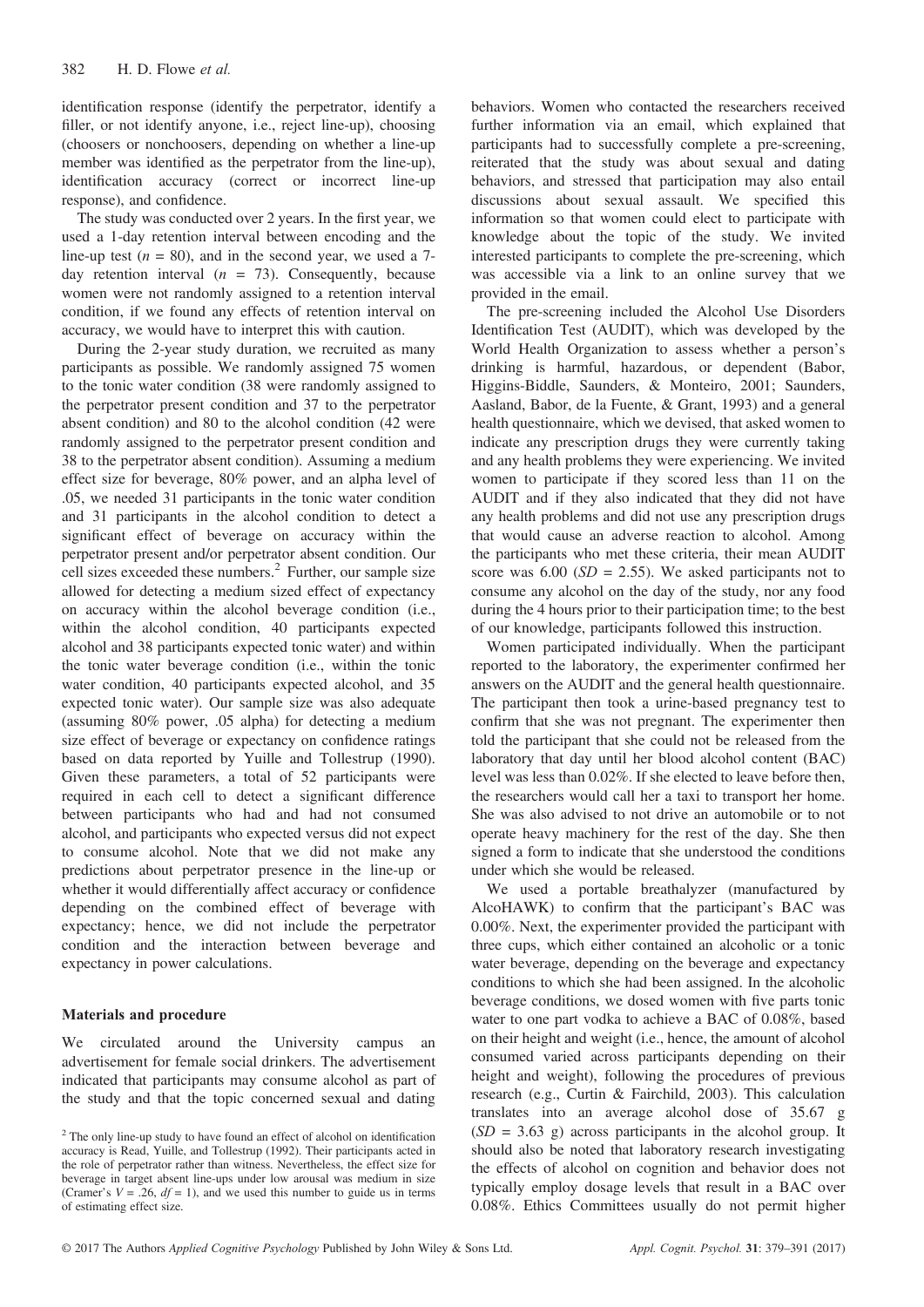dosage levels for insurance reasons and to reduce the possibility of serious adverse events occurring in the laboratory. In the tonic water beverage conditions, we gave women three cups of tonic water. In both the alcohol and tonic water conditions, the cups contained vodka soaked limes and were rimmed with vodka; here, our aim was to disguise the alcohol condition to which women had been assigned. As per instruction, all participants consumed each cup within 5 minutes.

To control for any psychological expectancy effects of alcohol and separate them from the pharmacological effects of alcohol, we used the balanced-placebo design in which half of the participants in each beverage condition were told that they were going to consume alcohol, whereas the other half were told that they were going to consume tonic water only. Additionally, the cups participants received were labeled with 'tonic' or 'vodka and tonic', depending on the expectancy condition to which they had been assigned.

Thirty minutes later, we administered the scenario. At this time, mean BAC in the tonic water group was 0.00%  $(SD = 0.00)$  and  $0.08\%$   $(SD = 0.01)$  in the alcohol group. We measured the participant's BAC level at several time points while she was in the laboratory. Time points were approximately every 15 minutes, but as we were measuring participants between tasks, we occasionally had to wait for participants to finish a given task before taking the reading. On average, BAC was at its peak level by the time women engaged in the scenario. All women began the scenario after 30 minutes, even if they had not reached 0.08%. The participant assigned herself a five-digit personal identification number (PIN), which she used when starting the scenario. The PIN was also recorded on the alcohol consumption worksheet. The purpose of the PIN was to link participant behavior in the scenario to the line-up identification data.

The scenario was written for the purpose of this study, following the *Participant Choice* procedure (Flowe, Ebbesen, & Putcha-Bhagavatula, 2007; Flowe, Stewart, Sleath, & Palmer, 2011). This procedure heightens the participant's personal involvement in the scenario. It allows the participant to determine for herself whether or not she interacts with the man depicted and whether or not she consents to any sexual activity with him. We wrote multiple versions of the scenario to increase the generality of the findings. We randomly assigned participants to read one of 16 possible versions, which we composed by crossing four locations (i.e., bar, her house, his house, and a party) with four different versions of the man (i.e., each version had unique biographical information about the man, such as his occupation, the type of car he drove, his hometown, and his hobbies). The basic plot of the scenario was the same across the versions: The participant encounters a man at a location, and soon he begins making romantic overtures towards her.

The scenario was computer-based, presented in several stages depending on the participant's choices. At the start of the program, the participant entered her PIN. Then, during the first stage, the scenario opens with an introduction to the setting and a description of the participant meeting a man for the first time; a photo of him (i.e., a head and shoulder shot)

accompanies the text. The male portrayed was one of four possible men (all were Caucasian and aged 25 years on average), with participant randomly assigned to see one of them. The photograph of the man was visible during only the first stage. The man introduces himself and describes his music interests, occupation, and hobbies. He behaves flirtatiously towards the participant. The participant was then given her first choice: to continue to interact with the man (e.g., accept a ride home from him) or to 'call it a night'.

If the participant elected to remain in the scenario, the next stage of the scenario is presented (e.g., 'He begins to rub your back'.). Following this text, the participant was asked whether she wants to remain in the situation being described or if she wants to 'call it a night.' If she remains, another stage of the scenario is presented. If the participant remained in the scenario long enough, she would read that she and the man have arrived, alone, at either her house or the man's house (depending on scenario version). At this location, sexual activity was depicted. For as long as the participant chose to remain in the scenario, the sexual activities were described as consensual. If she remained in the scenario until the end, the final activity described was consensual sexual intercourse. The participant could not move backwards through the scenario; once she made a decision, she could not change it, nor could she return to a previous part of the scenario.

If the participant elected at any point to 'call it a night', the rape scenario was presented. If she withdrew before they were alone at her house or the man's house, the participant was told that she and the man parted company after she 'called it a night', but later, the man broke into her house, restrained her, and committed a legally definable act of rape against her. If she chose to 'call it a night' after they were alone at her house or the man's house, the participant was told he had refused to take 'no' for an answer, restrained her, and committed a legally definable act of rape against her. We provided relatively little descriptive detail about the rape itself because, for ethical reasons, we did not want to subject the participant to gratuitous violence. Rather, our sole aim in wording the continuation was to make it as clear as possible that a legally definable act of rape had taken place.

After the participant engaged in the scenario, she indicated whether she thought the event was rape and whether she would report it to the police as rape, using a Likert-type scale, anchored at, 1, Definitely No, and 11, Definitely Yes. We required every participant to remain in the laboratory for at least 2 hours to make it more difficult for a placebo participant to correctly guess her beverage condition. Participants who consumed alcohol were released after their BAC was less than 0.02%.

Twenty-four hours or 7 days later, the participant was emailed with a link to an online survey that presented a six-person simultaneous line-up test. It is important to note that we often tested women towards the end of the week (Thursday or Friday) owing to participants' availability. Our lab is not open on weekends; hence, in order to test women 24 hours or 7 days later, we had to administer the line-up test online. Line-up identification studies have reported similar findings for participants tested in the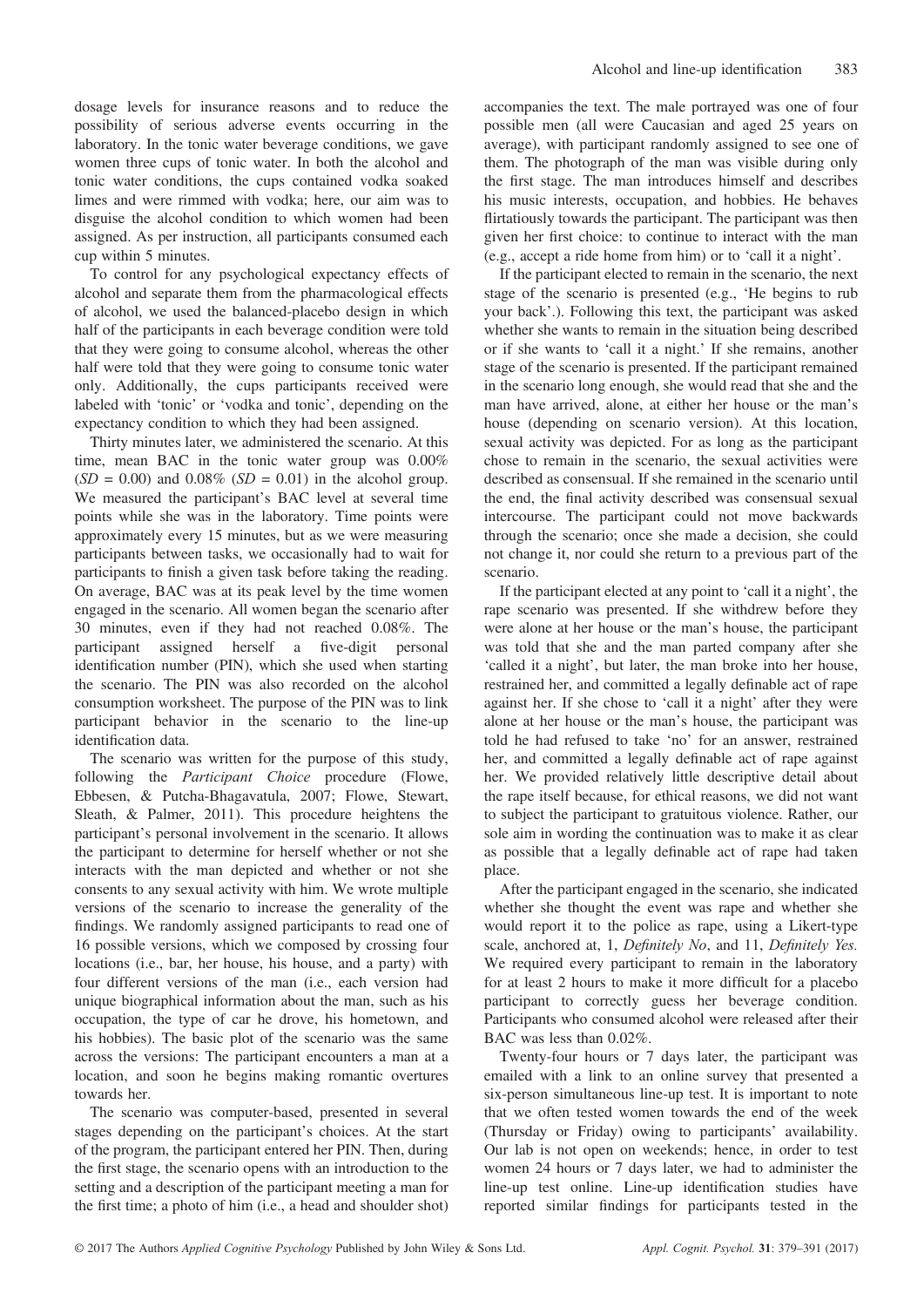laboratory compared with online (Flowe, Smith, Karoğlu, Onwuegbusi, & Rai, 2016; Gronlund, Carlson, Dailey, & Goodsell, 2009; Mickes, Flowe, & Wixted, 2012). Additionally, studies investigating other cognitive phenomena (e.g., stroop, attentional blink) have reported similar results across laboratory versus online administrations (e.g., Crump, McDonnell, & Gureckis, 2013).

The line-up was presented in two rows of three faces. In the perpetrator present condition, the male from the scenario was in either position two or position five and surrounded by five fillers who matched his description. The photographs were selected from the Radboud face database (Langner et al., 2010). The individuals in the line-up did not have distinguishing features, were all wearing black t-shirts, were the same age, race and build, and had the same hair color. A number appeared beneath each photo. The photograph of the male shown during the scenario was different from the photograph of him that was presented in the perpetratorpresent line-up. In the perpetrator-absent version of the line-up, the male from the scenario was not present; he was replaced with a filler. To test that our line-ups were fair and the perpetrator did not stand out from the fillers, we used the mock witness procedure. To do this, we recruited another group of participants ( $N = 37$ ), gave them only a written description of the perpetrator (i.e., hair color, eye color, build, height, and facial hair), and asked them to identify the person who they thought was the police suspect. We calculated  $E'$ , which measures effective size, or the number of line-up members who adequately resemble the suspect (Tredoux, 1998). Across the line-ups,  $E'$  ranged from 4.24 to 5.35 ( $M = 4.78$ ,  $SD = 0.43$ ), which is comparable with the nominal size of the line-ups (i.e., six persons or the actual number of line-up members), as well as effective sizes reported in previous research in the lab (Gronlund et al., 2009). These data suggest that our line-ups were fair.

We warned participants, as per line-up administration guidelines (Technical Working Group for Eyewitness Evidence, 1999), that the man from the scenario might not be present in the line-up. We cautioned them that not selecting anyone could be the correct answer. The purpose of cautionary instructions like these is to minimize positive identifications based on guessing. The participant indicated her identification response by either identifying a person by number, indicating that the male from the scenario was 'Not there', or by indicating 'I don't know'. Identification accuracy is higher when the 'I don't know' option is given compared with not given (Weber & Perfect, 2012). In analyzing the data, 'I don't know' and 'Not there' responses were treated as line-up rejections. Following the line-up test, we asked participants to indicate how confident they were in the accuracy of their response using a 0–100% confidence scale. After submitting their identification responses, participants were asked what drink they thought they had consumed, and to indicate how intoxicated they felt when reading the scenario using a Likert-type scale, anchored from 0, Completely Sober, to 10, Completely Intoxicated. We asked women to report their beliefs at the conclusion of the study because we wanted to maintain alcohol expectancies in line with what we had told them during the course of the study.

Finally, we arranged for the participant to return to the lab for debriefing—more often than not, she came in more than a week after her participation, owing to tight schedules, and she was remunerated £4 for every hour that she participated.

# RESULTS

# Preliminary analyses

We assessed whether beverage and expectancy affected the stage at which women withdrew from the scenario. A 2 beverage  $\times$  2 expectancy analysis of variance (ANOVA) with stage as the dependent variable indicated no significant effects. Women tended to remain in the scenario longer if they had been given alcohol ( $M = 12.16$ ,  $SEM = .87$  stages) compared with tonic water ( $M = 10.07$ ,  $SEM = .89$  stages), but the difference was not statistically significant,  $F(1, 1)$  $149$ ) = 2.81,  $p = .10$ . Further, women who expected alcohol tended to remain in the scenario as long as women who expected tonic water only  $(M = 11.65, SEM = .86$  stages versus  $M = 10.58$ ,  $SD = .90$  stages, respectively),  $F(1, 1)$ 149) = .73,  $p = .39$ , and the expectancy  $\times$  beverage interaction was not significant,  $F(1, 149) = 1.11$ ,  $p = .29$ . Participants tended to believe that the sexual intercourse that took place was not consensual (1–11 rating scale, with 1 indicating it was definitely not consensual, and 11 indicating it was definitely consensual:  $M = 2.50$ ,  $SD = 3.26$ ) and to think that they would report the culprit's details to the police if the scenario had happened to them in real life (1–11 rating scale, with 1 indicating she definitely would not report, and 11 indicating she definitely would report:  $M = 8.77$ ,  $SD = 3.38$ ). Overall, 86% (*n* = 133) of participants read the scenario continuation (i.e., they 'called it a night' at some point in the scenario, and therefore, they read the rape depiction). On average, participants typically 'called it a night' at stage 11 ( $M = 11.20$ ,  $SD = 7.73$  stages), which meant that participants tended to consent to kissing and a back rub but no other sexual activity. Line-up identification results did not vary in relation to whether women read the scenario continuation or in relation to the average stage at which they withdrew from the scenario; hence, to maximize our statistical power, the results we report hereafter are based on the entire sample  $(n = 153)$ .

For the first 56 participants ( $n = 28$  alcohol,  $n = 28$  tonic water), we recorded the length of time women spent on the first scenario stage, which was when the photo of the male actor was displayed. We inadvertently did not record this information for the other participants. There was no difference across the beverage groups in the average length of time that women spent on the first stage (alcohol  $M = 10.62$  s,  $SD = 7.42$  s versus tonic water  $M = 8.89$  s,  $SD = 5.15$  s),  $t(54) = 1.10$ ,  $p = .32$ .

Next, we turned to our subjective measures of alcohol intoxication. First, we examined whether women felt more intoxicated depending on beverage and expectancy condition. A 2 (beverage)  $\times$  2 (expectancy) between subjects ANOVA revealed that women who consumed alcohol reported feeling more intoxicated compared with those who consumed tonic water  $(M = 5.14, SEM = .29$  versus  $M = 1.76$ ,  $SD = .30$ , respectively, a significant main effect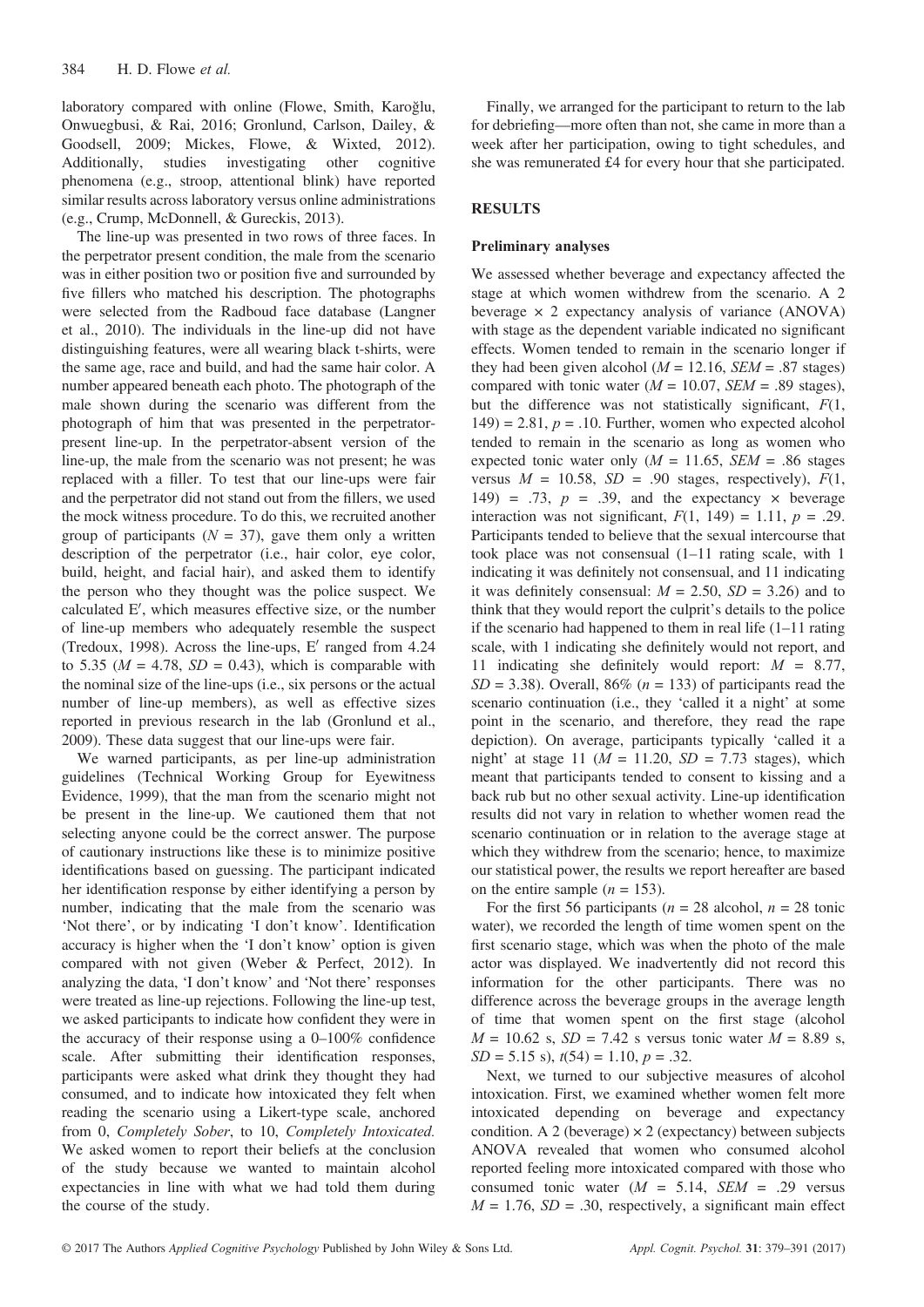for beverage,  $F(1, 149) = 64.32, p < .0001, \eta_{p}^{2} = .30$ . Women who expected alcohol reported feeling more intoxicated compared with those who expected tonic water  $(M = 3.63,$  $SEM = .29$  versus  $M = 3.27$ ,  $SEM = .30$ , respectively), but the difference was not statistically significant,  $F(1)$ , 149) = 0.78,  $p = 0.38$ . Beverage and expectancy did not interact,  $F(1, 149) = 0.70, p = .40$ .

Next, we examined women's responses regarding the beverage that they thought they had consumed. Across the whole sample, 63% thought they had consumed alcohol, indicating that participants tended to think they had been given alcohol. The expectancy manipulation was significantly associated with women's responses regarding what beverage they thought they had consumed,  $\chi^2 = 14.37$ ,  $p < .001$ ,  $\Phi = .30$ . We also analyzed whether the beverage women had actually consumed affected their thoughts regarding the beverage they believed they had consumed. Women's responses regarding the beverage they thought they had consumed were significantly associated with beverage condition,  $\chi^2 = 27.25$ ,  $p < .001$ ,  $\Phi = .42$ , with 83% of women in the alcohol condition reporting they thought they had consumed alcohol, and 57% in the tonic water beverage condition reporting they thought they had consumed tonic water. Thus, women were more likely to think they had consumed alcohol if they actually did consume alcohol.

We also assessed the relationship between the beverage women thought they had consumed in relation to the alcohol expectancy manipulation. In the alcohol beverage condition, there was no association between the beverage that women thought they had consumed and expectancy: 90% of those who had been told alcohol said they thought they had been given alcohol and 76% of those who had been told tonic water said that they thought they had been given alcohol. These results indicate that women in the alcohol condition generally felt they had been given alcohol, regardless of what they were told. In the tonic water beverage condition, expectancy was significantly associated with the beverage that women thought they had consumed,  $\chi^2$  (1) = 17.47,  $p < .001$ ,  $\Phi = .48$ , with 65% of those who had been told alcohol saying that they thought they had been given alcohol and 82% of those who had been told tonic water saying that they thought they had been given tonic water. Taken together, the self-report data suggest that the expectancy manipulation worked but only in the tonic water beverage condition. Therefore, in the analyses that follow, we included whether women thought they had consumed alcohol as another measure of expectancy.

#### Alcohol and identification responses

Ideally, we would submit our identification data to a multilevel loglinear analysis, with beverage, expectancy, perpetrator, delay, and identification outcome as the factors. One of the assumptions of multilevel loglinear analysis is that the expected frequency is greater than 5 in 80% of the cells (Tabachnick & Fidell, 2013). Our data violated this assumption, in large part, because participants had a strong tendency to reject the line-up when the perpetrator was absent and rarely chose a foil when the perpetrator was present (Table 2). Therefore, we instead conducted two logistic regression analyses, with choosing and accuracy as the outcome measures. We assessed the effects of beverage, expectancy, delay, and perpetrator in these analyses.

#### Choosing

Results indicated that inclusion of the study factors produced a better fit compared with a model without any predictors,  $\chi^2$ (4) = 24.89,  $p < .001$ , Nagelkerke  $R^2 = .20$ . However, perpetrator was the only significant predictor in the model,  $\beta = -1.60, \ \nSE = .35, \ \nWald \ (1) = 20.28, \ p < .001,$  $Exp(B) = .20$ . Women were more likely to choose when the assailant was present rather than absent from the lineup (65% versus 20%).

The beverage women thought they had consumed was not associated with choosing,  $r = .03$ ,  $p = .74$ ,  $N = 153$ .

#### Accuracy

The model did not fit better than one without any predictors,  $\chi^2$  (3) = 7.05, p = .13, Nagelkerke  $R^2$  = .06. The only significant factor was perpetrator, Wald  $(1) = 4.69$ ,  $p = .03$ ,  $β = .76$ ,  $SE = .35$ ,  $Exp(B) = 2.13$ . Women were more accurate when the perpetrator was absent compared with present in the line-up (73% versus 46%).

The beverage women thought they had consumed was not associated with accuracy,  $r = .02$ ,  $p = .76$ ,  $N = 153$ .

#### The confidence–accuracy relationship

#### Mean confidence

Next, we examined confidence in relation to beverage and accuracy. Our first analysis examined whether confidence, on average, varied in relation to alcohol group and accuracy. We entered confidence into a 2 (beverage)  $\times$  2 (perpetrator) × 2 (expectancy) between subjects ANOVA. We included perpetrator in the analysis because it was a significant predictor of accuracy in the analyses reported earlier. Women in the alcohol group reported lower confidence than their tonic water counterparts  $(M = 58.08,$  $SEM = 3.44$ , versus  $M = 68.21$ ,  $SEM = 3.52$ , respectively), a significant main effect for beverage,  $F(1, 145) = 4.22$ ,  $p = .04$ ,  $\eta_p^2 = .03$ . No other main effects and no interaction

Table 2. Proportions of identification responses by beverage group, expectancy, and identification outcome

|                                 | Expected alcohol<br>Consumed tonic water |                                                    | Expected tonic water<br>Consumed tonic water |                                                 |                                                    |  |  |
|---------------------------------|------------------------------------------|----------------------------------------------------|----------------------------------------------|-------------------------------------------------|----------------------------------------------------|--|--|
| Perpetrator<br>Filler<br>Reject | <b>PP</b><br>0.61<br>0.09<br>0.30        | <b>PA</b><br>$(n = 23)$ $(n = 17)$<br>0.41<br>0.59 | Perpetrator<br>Filler<br>Reject              | <b>PP</b><br>$(n = 15)$<br>0.53<br>0.07<br>0.40 | <b>PA</b><br>$(n = 20)$<br>0.20<br>0.80            |  |  |
|                                 | Expected alcohol<br>Consumed alcohol     |                                                    | Expected tonic water<br>Consumed alcohol     |                                                 |                                                    |  |  |
| Perpetrator<br>Filler<br>Reject | <b>PP</b><br>0.42<br>0.16<br>0.42        | <b>PA</b><br>$(n = 19)$ $(n = 21)$<br>0.19<br>0.81 | Perpetrator<br>Filler<br>Reject              | PP<br>0.63<br>0.17<br>0.32                      | <b>PA</b><br>$(n = 23)$ $(n = 17)$<br>0.31<br>0.69 |  |  |

Note. PP, perpetrator present; PA, perpetrator absent.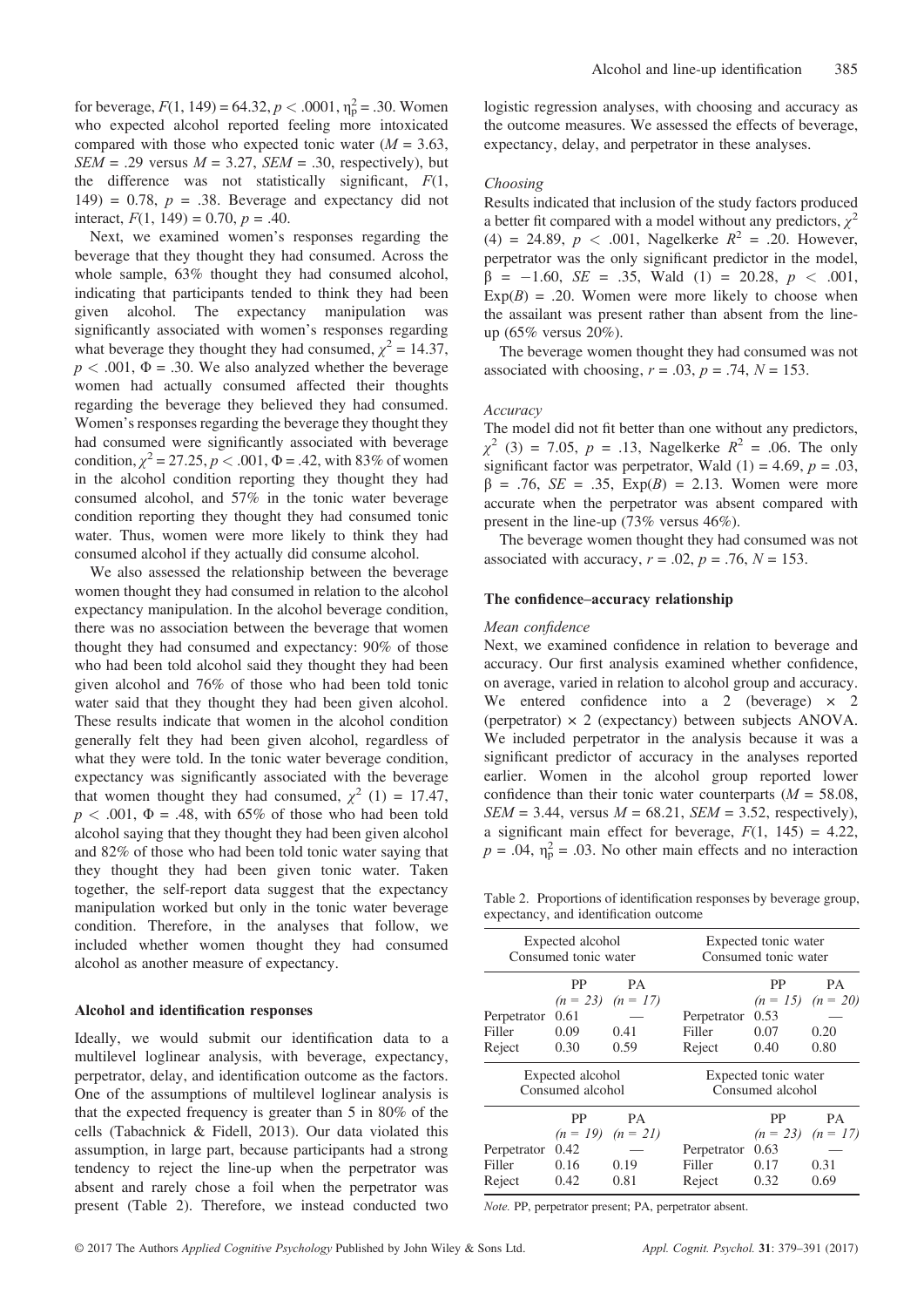effects were significant. Expectancy did not affect confidence levels ( $M_{\text{told alcohol}} = 62.37$ ,  $SD = 31.35$ , versus  $M_{\text{told tonic water}} = 64.38, SD = 29.58, t(151) = .40, p = .68.$ We also analyzed whether the beverage women thought they had consumed affected confidence ratings and found no association,  $F(1, 151) = 0.54$ ,  $p > .05$ .

In sum, alcohol consumption, but not alcohol expectancy, was associated with lower confidence levels overall. But, did confidence–accuracy calibration vary depending on whether participants had consumed alcohol? To address this question, we turned to our calibration tests.

### Calibration analyses

Figure 1 plots calibration curves for the alcohol and tonic water groups for choosers and nonchoosers, holding constant expectancy. The top panel shows the results for those who expected vodka, and the bottom panel shows the results for those who expected tonic water. We collapsed across confidence levels (the x-axis) in the analysis to stabilize the functions. Each data point reflects the average accuracy rate that was observed for the given confidence level range. To assist with assessing overconfidence versus underconfidence, an ideal calibration line has been drawn. The point that is leftmost on the ideal line corresponds to the 10–40% confidence range. Here, 25% is plotted for accuracy. If calibration is perfect, average accuracy should be 25%, because 25% is the midpoint of the 10–40% range. Likewise, average accuracy ideally should be 60% for the 50–70% confidence range and 90% for the 80–100% confidence range. Note that when a data point falls above the ideal line, underconfidence is indicated (i.e., identification accuracy is



Figure 1. Mean accuracy by confidence level and beverage condition. Participants who were told they would consume vodka are plotted in the top panel, while those who were told tonic water are plotted in the bottom panel. The dashed line indicates perfect calibration. Error bars ±1 SEM

higher on average than witnesses thought it would be given their confidence ratings), whereas when a data point falls below the perfect calibration line, overconfidence is indicated (i.e., identification accuracy is lower on average than witnesses thought it would be given their confidence ratings).

As can be seen in Figure 1, the pattern of results for those who consumed alcohol versus tonic is similar, both when participants expected vodka (top panel) and when they expected tonic (bottom panel). In all groups, there was a tendency towards underconfidence at the lowest confidence levels and overconfidence at the highest confidence levels, which is similar to past research. There is no evidence that alcohol consumption or expecting to consume alcohol resulted in worse calibration, however. Descriptively speaking, those who expected alcohol and consumed it were underconfident at the 50–70% level, while all other groups were overconfident. However, the overlapping error bars indicate that these differences are not statistically significant. For those who expected tonic (bottom panel), the confidence–accuracy relationship was also similar for those who consumed alcohol compared with those who did not. Further, the data plots in the top and bottom panels of Figure 1 were compared to assess possible expectancy effects. Again, the error bars overlapped, which indicates that expectancy did not systematically affect the confidence–accuracy relationship.

We also examined the confidence–accuracy relationship as a function of beverage separately for those participants who indicated that they thought that they had consumed alcohol, and these data are reported in Figure 2. As shown, the error bars overlap, once again demonstrating that the confidence– accuracy relationship was similar across beverage groups. We did not examine the confidence–accuracy relationship for participants who did not believe that they had consumed alcohol because of sample size limitations.

We further examined the confidence–accuracy relationship using other approaches. We computed the calibration statistic (C) to index the extent to which each beverage group differed from perfect calibration, with the index value ranging from 0, indicating perfect calibration, to 1, indicating poor calibration. We also calculated the overconfidence/underconfidence measure (O/U) for each beverage group, which indexes the overall tendency of



Figure 2. Mean accuracy by confidence level and beverage condition for participants who believed that they would consume vodka. The dashed line indicates perfect calibration. Error bars ±1 SEM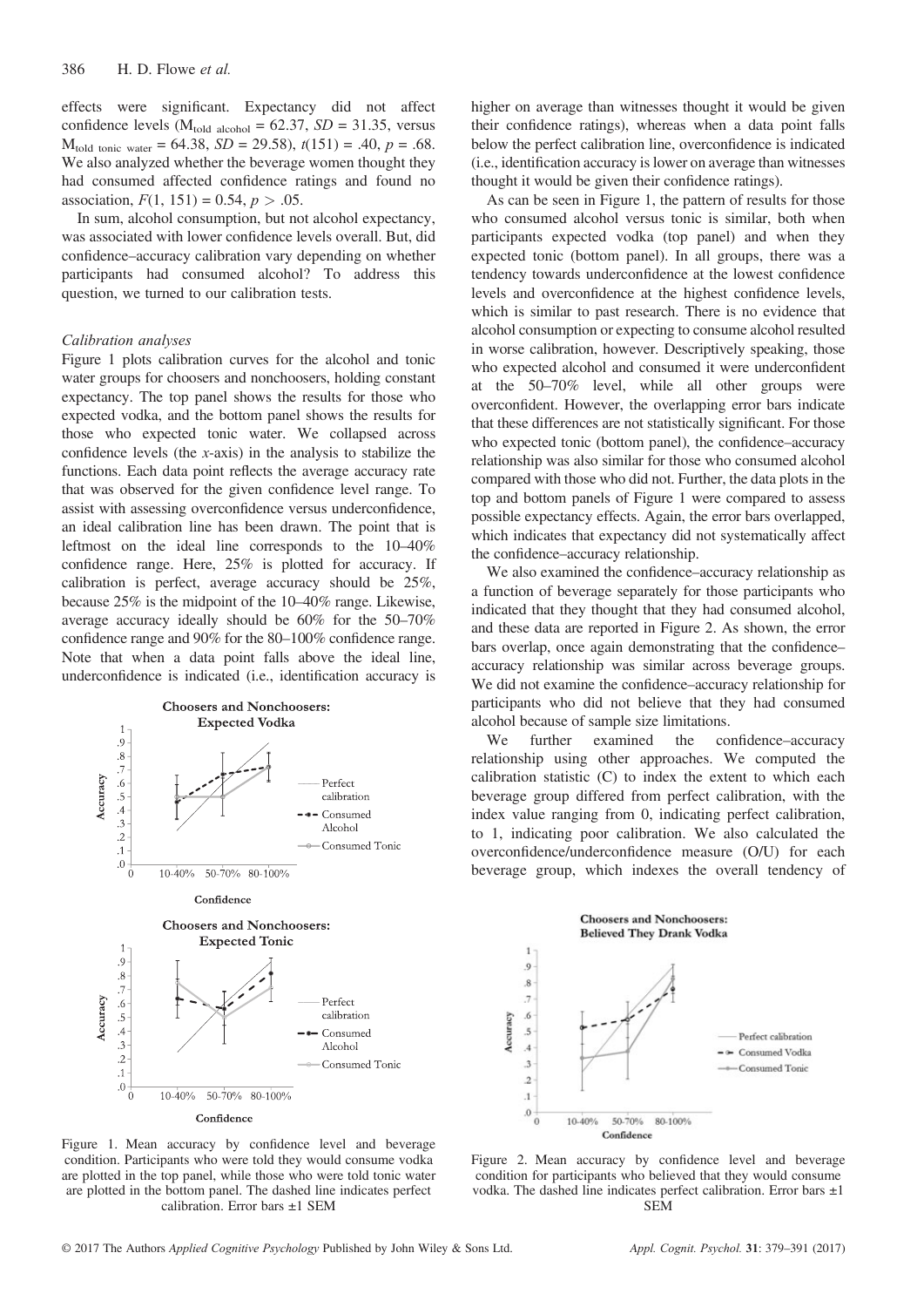participants to respond with confidence that is greater or less than is warranted by their accuracy level. The O/U measure ranges from  $-1$ , indicating extreme underconfidence, to +1, indicating extreme overconfidence. Finally, we also calculated the Normalized Resolution Index (NRI), which ranges from 0, indicating no discrimination between correct and incorrect identification decisions, to 1, indicating perfect discrimination. We collapsed across alcohol expectancy in these analyses because expectancy was not significant in any previous analyses.

Table 3 shows the C, O/U, and NRI statistics for the tonic water and the alcohol groups. As can be seen, the two beverage groups performed similarly on the measures. The tendency towards greater overconfidence by the tonic water compared with the alcohol group is reflected in the O/U statistics; however, inspection of the 95% CIs indicates that this difference was not statistically significant.

#### DISCUSSION

We tested whether alcohol intoxication during encoding impairs line-up identification accuracy and confidence– accuracy calibration. We found that identification accuracy did not vary depending on whether participants had consumed alcohol, in line with past research (Hagsand et al., 2013; Harvey et al., 2013; Kneller & Harvey, 2016; Yuille & Tollestrup, 1990). We also found that women were more confident in their identification decision if they made an accurate as opposed to inaccurate identification. Further, women who had consumed tonic water rather than alcohol were more confident about the accuracy of their identification decision overall, regardless of accuracy. Calibration analyses suggested that confidence is predictive of accuracy, regardless of whether women had consumed alcohol or tonic. We discuss these findings in turn.

Our finding that alcohol did not affect the accuracy of lineup identification is among a growing list of studies finding no effect of alcohol on participant witness' ability to make accurate identifications from a line-up (e.g., Hagsand et al., 2013; Harvey et al., 2013; Kneller & Harvey, 2016; Yuille & Tollestrup, 1990). One reason why alcohol may not have affected identification accuracy in this study and the others is because the doses employed were not high enough to cause memory impairment. Participants in the Dysart et al. (2002) field study were more intoxicated, with a mean blood alcohol level of 0.09% in the high alcohol condition (range: 0.04–0.20%), which may account for why they found an alcohol-related decrease in showup identification accuracy. Another reason why we may not have found alcohol effects is that intoxicated and sober participants focused their

attention on the perpetrator rather than on more peripheral aspects of the scenario. The alcohol myopia theory framework predicts that alcohol restricts attention to the most salient aspects of a scenario. In this case, any negative impact that alcohol may have had on participants' ability to attend and encode may have been offset by increased attention to and rehearsal of the rape perpetrator. We have found support for this idea in our previous work, which showed that sober and intoxicated women were better able to remember information about the perpetrator compared with more peripheral aspects of a sexual assault scenario (e.g., bystanders; Flowe, Takarangi, Humphries, & Wright, 2016). As others have noted, however, it is difficult to determine which aspects of a scene are considered to be central and peripheral, and the amount of attention paid to central and peripheral items might depend on the complexity of the particular stimulus materials employed (e.g., Harvey et al., 2013).

Further, the hypervigilance hypothesis predicts alcohol and alcohol expectancy leads women to pay greater attention in potentially risky scenarios. We did not find support for this, however, as sober and intoxicated women did not differ in their identification accuracy, regardless of whether they expected alcohol. It is possible that we did not find a hypervigilance enhancement in identification accuracy because the perpetrator was presented before participants deemed the scenario to be potentially risky. Even if participants who expected alcohol paid increased attention when the sexual activity occurred, this would have occurred after the perpetrator's appearance was encoded. Needless to say, further research is required to clarify what conditions lead to hypervigilance.

In other alcohol research investigating line-up identification confidence, participants who had consumed alcohol as opposed to no alcohol have been found to report, on average, lower confidence (Harvey et al., 2013) and lower confidence for incorrect identifications (Yuille & Tollestrup, 1990), whereas other studies have reported null findings (Hagsand et al., 2013; Kneller & Harvey, 2016). In our study, we found that women reported lower confidence for inaccurate compared with accurate identifications, regardless of whether they were alcohol-intoxicated during encoding. Further, participants who were sober compared with intoxicated reported higher levels confidence overall, regardless of identification accuracy. These results suggest that women who had consumed alcohol were, generally speaking, underconfident, as they were just as accurate at identifying the perpetrator as those who had consumed tonic water.

Calibration analyses were undertaken to shed light on the effects of alcohol on metacognition. The optimality

Table 3. Calibration statistics by beverage group, choosers and nonchoosers combined

|                      |                 | Consumed tonic water |                                       | Consumed alcohol |              |                                       |  |
|----------------------|-----------------|----------------------|---------------------------------------|------------------|--------------|---------------------------------------|--|
|                      | Value           | Jackknife SE         | 95% CI                                | Value            | Jackknife SE | 95% CI                                |  |
| O/U<br>$\mathcal{C}$ | $-0.32$<br>0.07 | 0.06<br>0.15         | $-0.43$ to $-0.20$<br>$-0.22$ to 0.36 | $-0.40$<br>0.04  | 0.06<br>0.12 | $-0.52$ to $-0.28$<br>$-0.17$ to 0.27 |  |
| <b>NRI</b>           | 0.03            | 0.03                 | $-0.03$ to 0.09                       | 0.04             | 0.05         | $-0.06$ to 0.14                       |  |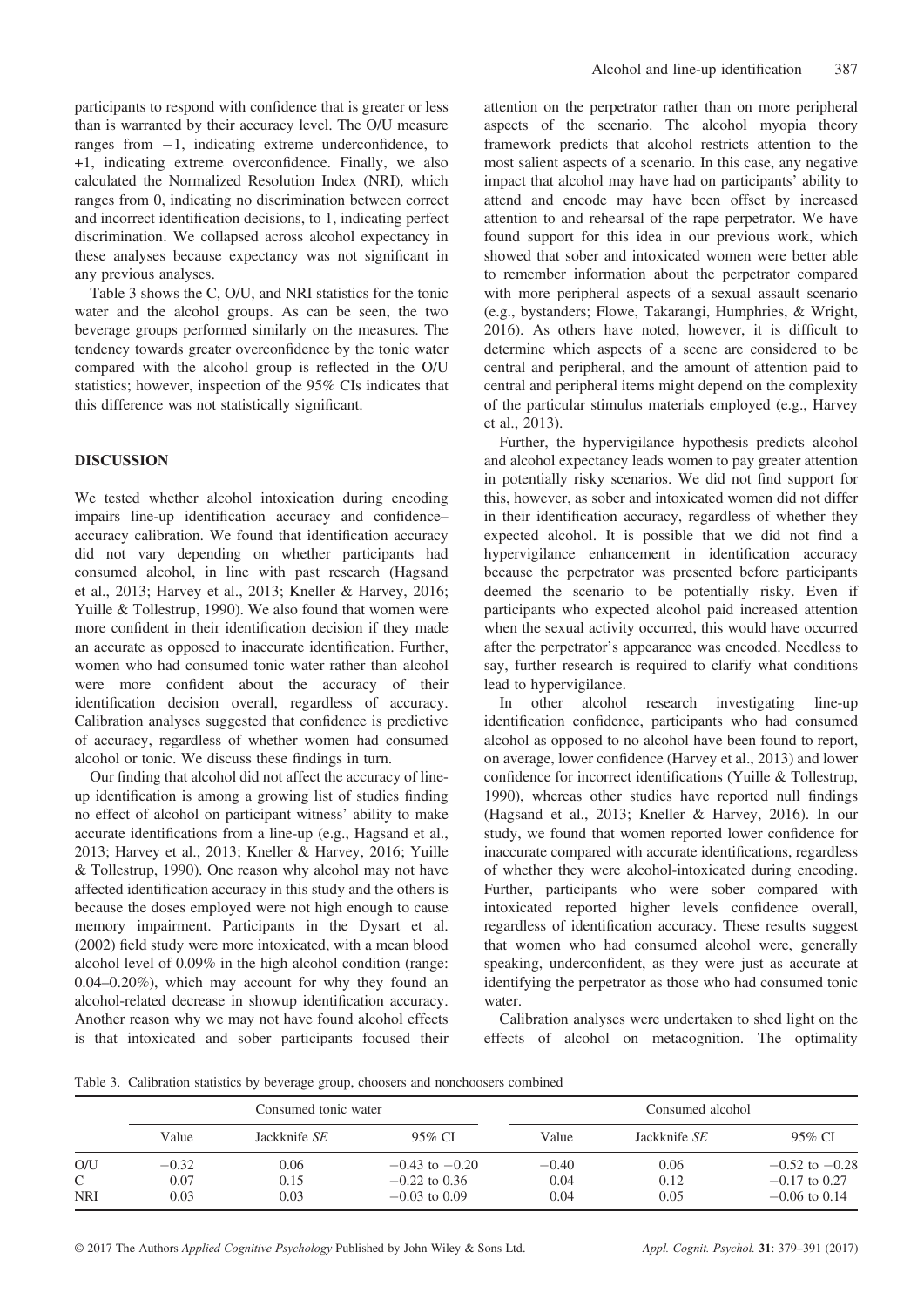hypothesis (Bothwell et al., 1987; Deffenbacher, 1980) predicts better confidence–accuracy calibration for sober compared with intoxicated participants. Our findings, however, were not in line with the optimality hypothesis, because the confidence–accuracy relationship did not vary across beverage conditions. We did, however, find a trend for those who expected alcohol and consumed it to be slightly underconfident at the midrange of the confidence scale, while all the other groups were overconfident. While it is important to remember that this difference was not statistically significant, Yuille and Tollestrup (1990) also reported a stronger confidence–accuracy relationship if participants had consumed alcohol as opposed to no alcohol. The 'theory-based' confidence judgment model proposes that under some circumstances, overconfidence will be reduced because participants take into account factors that influence memory when making their confidence judgments. Given our null findings, we are not able to rule out this hypothesis (Palmer, Brewer et al., 2013). Given Yuille and Tollestrup's (1990) findings, however, it seems that the theory-based model might better account for the findings to date on the confidence–accuracy relationship in intoxicated participants than the optimality hypothesis.

We also found evidence that the physiological effects of alcohol were driving women's confidence ratings. Namely, we varied alcohol expectancy and did not find evidence that identification accuracy or confidence was affected by the mere belief that one had consumed alcohol. These null results, however, may have arisen from the way in which we manipulated alcohol expectancy. Every woman in our study consumed their beverage from a vodka-rimmed cup that also contained vodka-soaked limes. This was performed to (i) increase the believability of the alcohol expectancy manipulation for those who were consuming tonic alone, but who were told that they had been given alcohol, and (ii) hold alcohol sensory cues (i.e., smell) constant across all experimental groups. However, the smell of alcohol probably led women in our tonic water group to overestimate the likelihood that they had consumed alcohol. We suggest that future research investigating expectancy effects include two types of tonic water control groups: One group should be told that they are consuming alcohol, but they should be given tonic water alone, without any alcohol sensory cues. The other group should be told that they are consuming alcohol, but they should be given tonic water along with alcohol sensory cues. To the extent that the mere belief that one has consumed alcohol decreases confidence, people in the control group who are exposed to alcohol sensory cues should report relatively low confidence compared with the other control group.

Our study has limitations. First, owing to the complexity and large amount of resources necessary for carrying out this type of research, our sample size—although large relative to most other studies conducted to date on this topic (Table 1) —would ideally have been larger. We hope that other laboratories will replicate our studies and, perhaps, that a meta-analysis across studies will be conducted. Second, for ethical reasons, the scenario was presented in a written format, accompanied by a photograph of the assailant, rather than in say, a video format. On the one hand, one could argue that the psychological realism of our approach was quite high (Mook, 1983). On the other hand, like with most other psychology research, we have no way of knowing whether the memory processes elicited by our procedures are externally valid. We know of no research that can settle the issue. Third, victims in actual cases may be considerably more alcohol-intoxicated than our participants were and have ingested alcohol as well as other drugs. A recent study by Hagemann et al. (2013) measured serum blood alcohol concentrations for real world rape victims who consulted to a Sexual Assault Centre within 12 hours after the assault. They performed back-calculations to estimate BAC at the time of the assault and found a median BAC of 0.20% (range: 0.04–0.39%). Additionally, 5% had ethanol along with another drug in their system (e.g., benzodiazapines). We would encourage other researchers to conduct research in public houses (e.g., following Dysart et al., 2002) because it permits researchers to capture memory performance under relatively high levels of intoxication than might be feasible or ethical in the laboratory. Fourth, the accuracy levels we observed may be specific to the particular materials we employed. It is reasonable to expect that identification accuracy varies in relation to encoding conditions. In the present study, the hypothetical assailant was presented in a photograph during encoding, and participants viewed the photograph for about 8–10 seconds. Despite the fact that our exposure time was relatively short, identification accuracy was relatively high. Future studies should systematically control exposure duration length, perhaps tracking eye movements to ensure that intoxicated and sober participants attend to the face for the same length of time. Studies that employ longer exposure times are needed to estimate real world accuracy levels. Fifth, we did not systematically vary whether participants were tested in a sober versus intoxicated state because of resource limitations. Even though our participants were reportedly sober when they completed the recognition measures, they completed the recognition measures online, and hence, we could not breathalyze them to verify that they were in fact sober. Thus, we cannot rule out the possibility that state dependency affected identification accuracy or confidence. Nevertheless, state dependency effects tend to be small and idiosyncratic (Duka, Weissenborn, & Dienes, 2001; Weissenborn & Duka, 2000) and seem to affect recall rather than recognition (Eich, 1980). Sixth, we did not find that women were less accurate if they were tested after a 7-day compared with a 1-day delay. We suggest that future studies employ a longer delay between event encoding and the lineup identification test. Finally, we tested participants online. Previous line-up research finds a similar pattern of results with respect to discrimination accuracy for participants who are tested online versus in the laboratory (e.g., Flowe, Takarangi et al., 2016; Gronlund et al., 2009; Mickes et al., 2012). It is entirely conceivable, however, that decision bias (i.e., the willingness to identify someone as a suspect from a line-up, which is a separate issue from discrimination accuracy) might differ depending on testing context. Further, unlike a laboratory or police environment, testing conditions (e.g., noise and other distractions, time of day) cannot be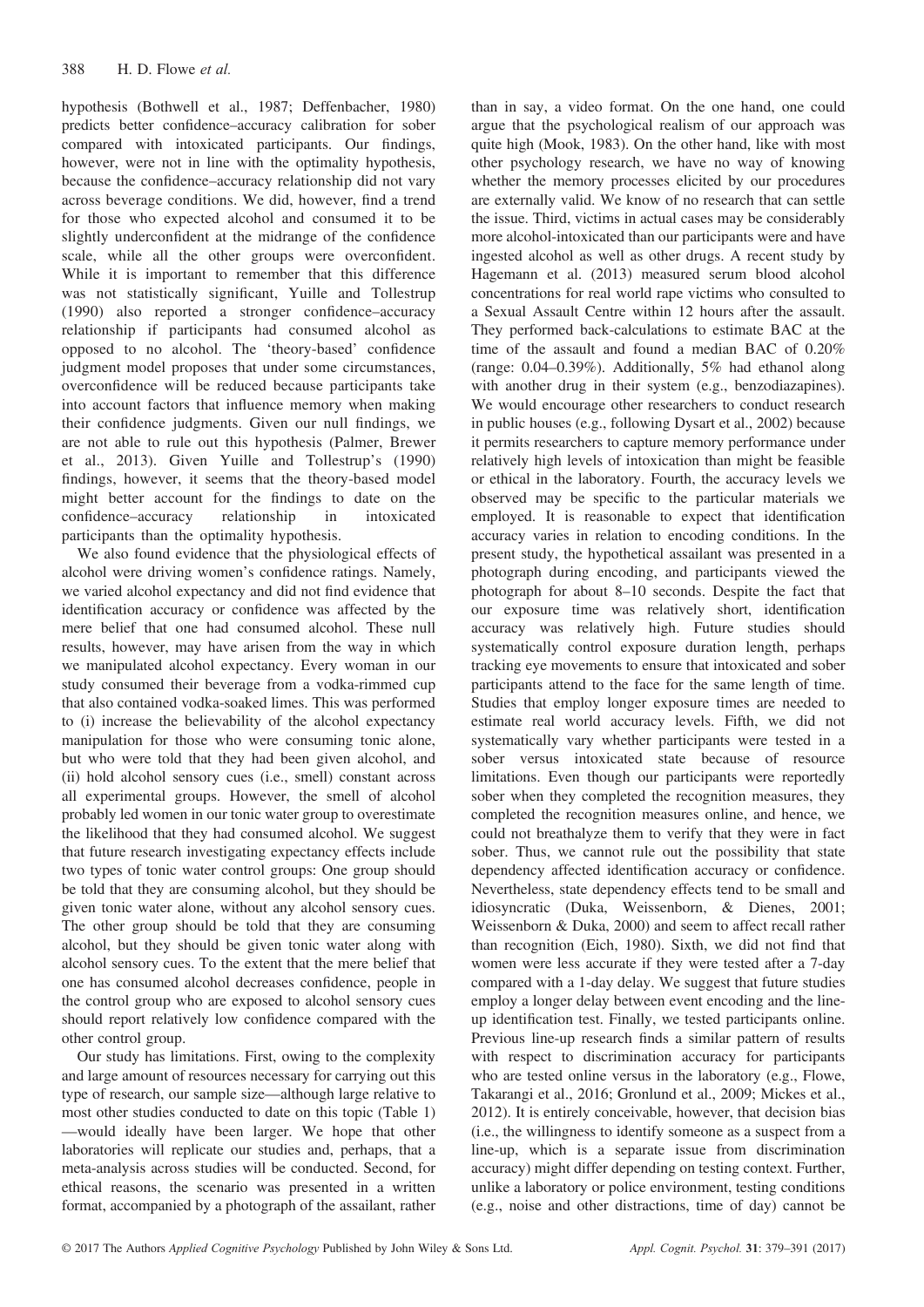precisely controlled when participants are tested online, and this may have affected accuracy and decision bias.

Bearing in mind these limitations, how might our results inform investigative practice? Alcohol would seem to be an especially pertinent issue to consider when assessing whether a witness' identification is likely to be accurate. The relevance of the issue is reflected in a survey of psychology experts, which found that 90% of respondents agreed that alcohol impairs memory performance (Kassin, Tubb, Hosch, & Memon, 2001). Further, 61% of respondents on this survey indicated that they would testify about it, 79% indicated there was a sufficient research basis, and 95% indicated that the phenomenon was common sense (Kassin et al., 2001). Mock jurors have also been shown to perceive intoxicated victims and bystanders as being cognitively impaired and less able to make accurate identifications when evaluating summaries of sexual battery and aggravated sexual assault cases (Evans & Schreiber Compo, 2010). However, the results of the current study add to a growing body of research (Hagsand et al., 2013; Harvey et al., 2013; Kneller & Harvey, 2016; Yuille & Tollestrup, 1990) which finds that people who are alcoholintoxicated (BAC =  $0.04 - 0.11\%$ ) compared with sober during encoding can be just as accurate on a line-up test. To put these BAC levels into perspective, a BAC of 0.08% is equivalent to consuming about four regular sized alcoholic drinks (beer, wine, or shot) in an hour. Our work, along with others, suggests that investigators should not automatically exclude line-up identification evidence or discount a confidence statement because it was obtained from a witness who was intoxicated with alcohol during the crime. Having said this, the witness' intoxication state at the time of identification test is an important factor to consider. Like the studies before us, we found no differences between sober and intoxicated participants when they were tested between 24 hours to a week after the crime. An outstanding issue in need of empirical investigation is whether witnesses, if they are intoxicated during the line-up test, can follow line-up instructions (such as warnings that the perpetrator might not present in the line-up, e.g., Clark, 2005) or whether they are more subject to potentially biasing influences during the line-up (e.g., Clark, Marshall, & Rosenthal, 2009). Further, previous work suggests that witnesses should not be tested with a showup when they are intoxicated, because intoxicated compared with sober witnesses are more likely on average to false alarm on a showup test (Dysart et al., 2002). Finally, our results demonstrate that, for sober and intoxicated women alike, identifications made with low compared with high confidence are more likely to be incorrect. This result is particularly important for criminal investigations. In post-conviction DNA cases, witnesses expressed low levels of confidence in their identification at the time that they took the line-up test (Garrett, 2011). Yet, over time, witnesses became increasingly confident that they had identified the perpetrator. This finding further underscores the necessity of taking confidence at the time that the identification is made to ensure that confidence is a valid indicator of memory strength (e.g., Bradfield, Wells, & Olson, 2002).

In sum, we found that women who had consumed alcohol  $(BAC = 0.08\%)$  compared with tonic before encoding were just as able to identify the rape assailant from a line-up from 1 to 7 days later. Women who had consumed alcohol as opposed to tonic water tended to identify the assailant with lower confidence, however. Even still, confidence and accuracy were related in a similar manner for both the alcohol and tonic water groups.

#### ACKNOWLEDGEMENTS

This research was funded by a grant from the Economic and Social Research Council. We would like to thank the anonymous reviewers who provided valuable comments on previous versions of this paper.

#### **REFERENCES**

- Babor, T., Higgins-Biddle, J. C., Saunders, J. B., & Monteiro, M. G. (2001). AUDIT. The Alcohol Use Disorders Identification Test: Guidelines for use in primary care, (2nd edn). Geneva, Switzerland: World Health Organization.
- Bothwell, R. K., Deffenbacher, K. A., & Brigham, J. C. (1987). Correlation of eyewitness accuracy and confidence: Optimality hypothesis revisited. Journal of Applied Psychology, 72, 691–695. [https://doi.org/10.1037/](https://doi.org/10.1037/0021-9010.72.4.691) [0021-9010.72.4.691](https://doi.org/10.1037/0021-9010.72.4.691).
- Bradfield, A. L., Wells, G. L., & Olson, E. A. (2002). The damaging effect of confirming feedback on the relation between eyewitness certainty and identification accuracy. Journal of Applied Psychology, 87, 112–120. <https://doi.org/10.1037//0021-9010.87.1.112>.
- Brewer, N., & Wells, G. L. (2006). The confidence-accuracy relationship in eyewitness identification: Effects of lineup instructions, foil similarity, and target-absent base rates. Journal of Experimental Psychology: Applied, 12, 11–30. [https://doi.org/10.1037/1076-898X.12.1.11.](https://doi.org/10.1037/1076-898X.12.1.11)
- Burke, D. M., Mackay, D. G., Worthley, J. A., & Wade, E. (1991). On the tip of the tongue: What causes word finding failures in young and older adults? Journal of Memory and Language, 30, 542–579.
- Clark, S. E. (2005). A re-examination of the effects of biased lineup instructions in eyewitness identification. Law and Human Behavior, 29, 395–424. [https://doi.org/10.1007/s10979-005-5690-7.](https://doi.org/10.1007/s10979-005-5690-7)
- Clark, S. E., Marshall, T. E., & Rosenthal, R. (2009). Lineup administrator influences on eyewitness identification decisions. Journal of Experimental Psychology: Applied, 15, 63–75. [https://doi.org/10.1037/](https://doi.org/10.1037/a0015185) [a0015185](https://doi.org/10.1037/a0015185).
- Colloff, M. F., & Flowe, H. D. (2016). The effects of acute alcohol intoxication on the cognitive mechanisms underlying false facial recognition. Psychopharmacology, 233, 2139–2149. [https://doi.org/](https://doi.org/10.1007/s00213-016-4263-4) [10.1007/s00213-016-4263-4.](https://doi.org/10.1007/s00213-016-4263-4)
- Crump, M. J., McDonnell, J. V., & Gureckis, T. M. (2013). Evaluating Amazon's Mechanical Turk as a tool for experimental behavioral research. PloS One, 8(3), e57410. [https://doi.org/10.1371/journal.](https://doi.org/10.1371/journal.pone.0057410) [pone.0057410](https://doi.org/10.1371/journal.pone.0057410).
- Curtin, J. J., & Fairchild, B. A. (2003). Alcohol and cognitive control: Implications for regulation of behavior during response conflict. Journal of Abnormal Psychology, 112, 424–436. [https://doi.org/10.1037/0021-](https://doi.org/10.1037/0021-843X.112.3.424) [843X.112.3.424.](https://doi.org/10.1037/0021-843X.112.3.424)
- Deffenbacher, K. A. (1980). Eyewitness accuracy and confidence: Can we infer anything about their relationship? Law and Human Behavior, 4, 243–260. [https://doi.org/10.1007/BF01040617.](https://doi.org/10.1007/BF01040617)
- Duka, T. T., Weissenborn, R. R., & Dienes, Z. Z. (2001). State-dependent effects of alcohol on recollective experience, familiarity and awareness on memories. Psychopharmacology, 153, 295–306. [https://doi.org/](https://doi.org/10.1007/s002130000564) [10.1007/s002130000564](https://doi.org/10.1007/s002130000564).
- Dysart, J. E., Lindsay, R. L., MacDonald, T. K., & Wicke, C. (2002). The intoxicated witness: Effects of alcohol on identification accuracy from showups. Journal of Applied Psychology, 87, 170–175. [https://doi.org/](https://doi.org/10.1037/0021-9010.87.1.170) [10.1037/0021-9010.87.1.170](https://doi.org/10.1037/0021-9010.87.1.170).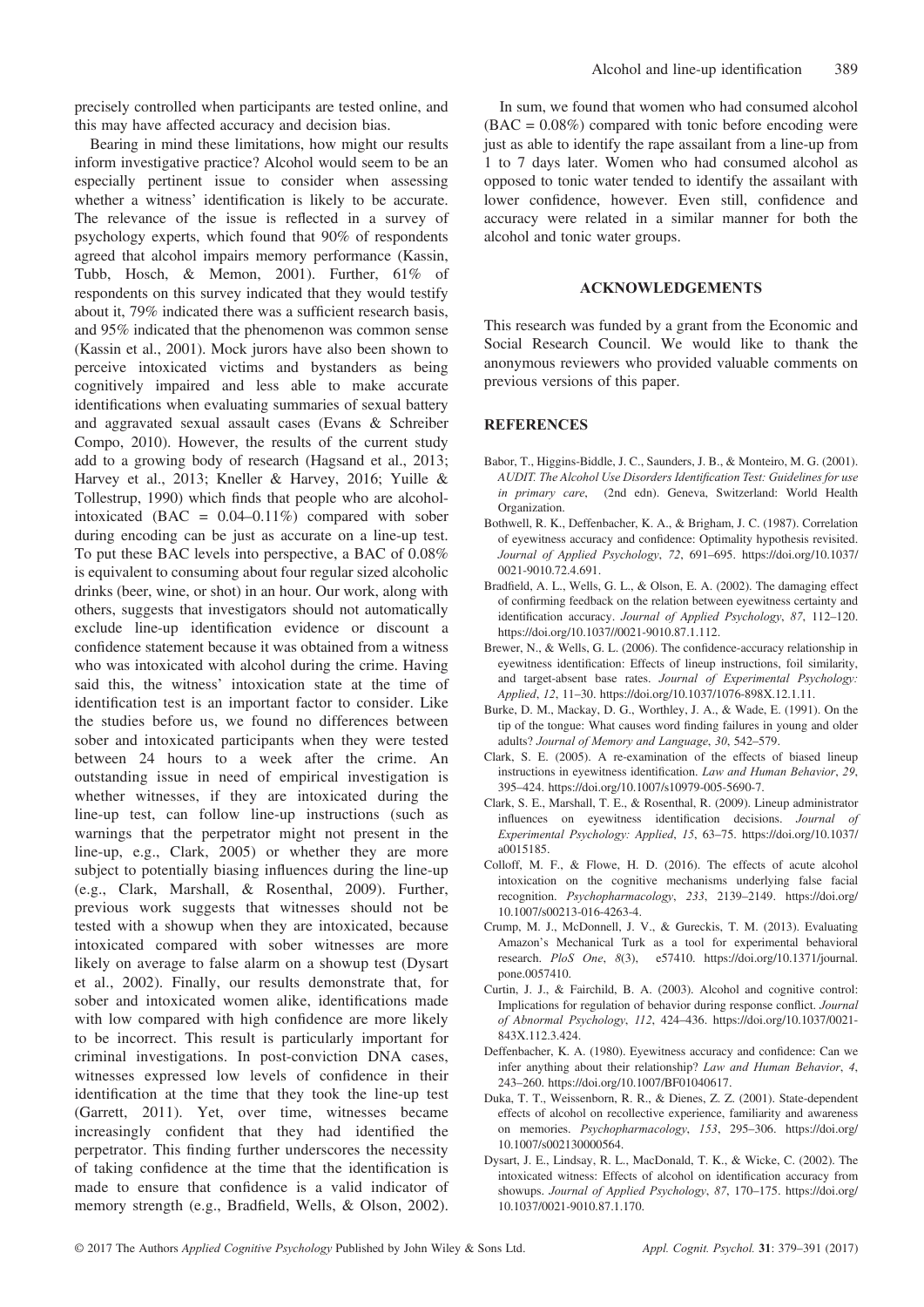- Eich, J. E. (1980). The cue-dependent nature of state-dependent retrieval. Memory & Cognition, 8, 157–173. [https://doi.org/10.3758/BF03213419.](https://doi.org/10.3758/BF03213419)
- Evans, J. R., & Schreiber Compo, N. (2010). Mock jurors' perceptions of identifications made by intoxicated witnesses. Psychology, Crime &  $Law$ , 16, 191–210.
- Evans, J. R., Schreiber Compo, N., & Russano, M. B. (2009). Intoxicated witnesses and suspects: Procedures and prevalence according to law enforcement. Psychology, Public Policy, and Law, 15, 194–221. [https://](https://doi.org/10.1037/a0016837) [doi.org/10.1037/a0016837](https://doi.org/10.1037/a0016837).
- Flowe, H. D., Ebbesen, E. B., & Putcha-Bhagavatula, A. (2007). Rape shield laws and sexual behavior evidence: Effects of consent level and women's sexual history on rape allegations. Law and Human Behavior, 31, 159–175.<https://doi.org/10.1007/s10979-006-9050-z>.
- Flowe, H. D., Smith, H. M. J., Karoğlu, N., Onwuegbusi, T. O., & Rai, L. (2016). Configural and component processing in simultaneous and sequential lineup procedures. Memory, 24, 306-314. [https://doi.org/](https://doi.org/10.1080/09658211.2015.1004350) [10.1080/09658211.2015.1004350.](https://doi.org/10.1080/09658211.2015.1004350)
- Flowe, H. D., Stewart, J., Sleath, E. R., & Palmer, F. T. (2011). Public house patrons' engagement in hypothetical sexual assault: A test of alcohol myopia theory in a field setting. Aggressive Behavior, 37, 547–558. [https://doi.org/10.1002/ab.20410.](https://doi.org/10.1002/ab.20410)
- Flowe, H. D., Takarangi, M. K. T., Humphries, J. E., & Wright, D. S. (2016). Alcohol and remembering a hypothetical sexual assault: Can people who were under the influence of alcohol during the event provide accurate testimony? Memory, 24, 1042–1061. [https://doi.org/10.1080/](https://doi.org/10.1080/09658211.2015.1064536) [09658211.2015.1064536.](https://doi.org/10.1080/09658211.2015.1064536)
- Garrett, B. L. (2011). Convicting the innocent: Where criminal prosecutions go wrong. Cambridge, MA: Harvard University Press.
- Green, D. M., & Swets, J. A. (1966). Signal detection theory and psychophysics. New York, NY: Wiley.
- Gronlund, S. D., Carlson, C. A., Dailey, S. B., & Goodsell, C. A. (2009). Robustness of the sequential lineup advantage. Journal of Experimental Psychology: Applied, 15, 140–152.<https://doi.org/10.1037/a0015082>.
- Hagemann, C. T., Helland, A., Spigset, O., Espnes, K. A., Ormstad, K., & Schei, B. (2013). Ethanol and drug findings in women consulting a Sexual Assault Center: Associations with clinical characteristics and suspicions of drug-facilitated sexual assault. Journal of Forensic and Legal Medicine, 20, 777–784. [https://doi.org/10.1016/j.](https://doi.org/10.1016/j.jflm.2013.05.005) jfl[m.2013.05.005.](https://doi.org/10.1016/j.jflm.2013.05.005)
- Hagsand, A., Roos af Hjelmsäter, E., Granhag, P., Fahlke, C., & Söderpalm-Gordh, A. (2013). Do sober eyewitnesses outperform alcohol intoxicated eyewitnesses in a lineup? The European Journal of Psychology Applied to Legal Context, 5, 23–47.
- Harvey, A. J., Kneller, W., & Campbell, A. (2013). The effects of alcohol intoxication on attention and memory for visual scenes. Memory, 21, 969–980. [https://doi.org/10.1080/09658211.2019.770033.](https://doi.org/10.1080/09658211.2019.770033)
- Hourihan, K. L., Benjamin, A. S., & Liu, X. (2012). A cross-race effect in metamemory: Predictions of face recognition are more accurate for members of our own race. Journal of Applied Research in Memory and Cognition, 1, 158–162. [https://doi.org/10.1016.j.jarmac.2012.](https://doi.org/10.1016.j.jarmac.2012.06.004) [06.004](https://doi.org/10.1016.j.jarmac.2012.06.004).
- Hull, J. G., & Bond, C. F. (1986). Social and behavioral consequences of alcohol consumption and expectancy: A meta-analysis. Psychological Bulletin, 99, 347–360. [https://doi.org/10.1037/0033-2909.99.3.347.](https://doi.org/10.1037/0033-2909.99.3.347)
- Juslin, P., Olsson, N., & Winman, A. (1996). Calibration and diagnosticity of confidence in eyewitness identification: Comments on what can be inferred from the low confidence-accuracy correlation. Journal of Experimental Psychology: Learning, Memory, and Cognition, 22, 1304–1316.<https://doi.org/10.1037/0278-7393.22.5.1304>.
- Kassin, S. M., Tubb, V. A., Hosch, H. M., & Memon, A. (2001). On the "general acceptance" of eyewitness testimony research: A new survey of the experts. American Psychologist, 56, 405–416. [https://doi.org/](https://doi.org/10.1037/0003-066X.56.5.405) [10.1037/0003-066X.56.5.405.](https://doi.org/10.1037/0003-066X.56.5.405)
- Kneller, W., & Harvey, A. J. (2016). Lineup identification accuracy: The effects of alcohol, target presence, confidence ratings, and response time. European Journal of Psychology Applied to Legal Context, 8, 11–18.
- Langner, O., Dotsch, R., Bijlstra, G., Wigboldus, D., Hawk, S., & van Knippenberg, A. (2010). Presentation and validation of the Radboud faces database. Cognition & Emotion, 24, 1377–1388. [https://doi.org/](https://doi.org/10.1080/02699930903485076) [10.1080/02699930903485076.](https://doi.org/10.1080/02699930903485076)
- Lindsay, D. S., Read, J. D., & Sharma, K. (1998). Accuracy and confidence in person identification: The relationship is strong when witnessing

conditions vary widely. Psychological Science, 9, 215–218. [https://doi.](https://doi.org/10.1111/1467-9280.00041) [org/10.1111/1467-9280.00041](https://doi.org/10.1111/1467-9280.00041).

- Macmillan, N. A., & Creelman, C. D. (1991). Detection theory: A user's guide. New York: Cambridge University Press.
- Mickes, L. (2015). Receiver operating characteristic analysis and confidence-accuracy characteristic analysis in investigations of system variables and estimator variables that affect eyewitness memory. Journal of Applied Research in Memory & Cognition, 4, 93–102. [https://doi.org/](https://doi.org/10.1016/j.jarmac.2015.01.003) [10.1016/j.jarmac.2015.01.003](https://doi.org/10.1016/j.jarmac.2015.01.003).
- Mickes, L., Flowe, H. D., & Wixted, J. T. (2012). Receiver operating characteristic analysis of eyewitness memory: Comparing the diagnostic accuracy of simultaneous and sequential lineups. Journal of Experimental Psychology: Applied, 18, 361–376.<https://doi.org/10.1037/a0030609>.
- Mohler-Kuo, M., Dowdall, G. W., Koss, M. P., & Wechsler, H. (2004). Correlates of rape while intoxicated in a national sample of college women. Journal of Studies on Alcohol, 65, 37–45. [https://doi.org/](https://doi.org/10.15288/jsa.2004.65.37) [10.15288/jsa.2004.65.37](https://doi.org/10.15288/jsa.2004.65.37).
- Mook, D. G. (1983). In defense of external invalidity. American Psychologist, 38, 379–387. [https://doi.org/10.1037/0003-066X.38.4.379.](https://doi.org/10.1037/0003-066X.38.4.379)
- Nelson, T. O., McSpadden, M., Fromme, K., & Marlatt, G. A. (1986). Effects of alcohol intoxication on metamemory and on retrieval from long-term memory. Journal of Experimental Psychology: General, 115, 247–254.<https://doi.org/10.1037/0096-3445.115.3.247>.
- Office for National Statistics. (2015). Chapter 4: Violent crime and sexual offences – Intimate personal violence and serious sexual assault. Retrieved from: [http://www.ons.gov.uk/ons/dcp171776\\_394500.pdf](http://www.ons.gov.uk/ons/dcp171776_394500.pdf)
- Palmer, M. A., Brewer, N., Weber, N., & Nagesh, A. (2013). The confidence-accuracy relationship for eyewitness identification decisions: Effects of exposure duration, retention interval, and divided attention. Journal of Experimental Psychology: Applied, 19, 55–71. [https://doi.](https://doi.org/10.1037/a0031602) [org/10.1037/a0031602.](https://doi.org/10.1037/a0031602)
- Palmer, F. T., Flowe, H. D., Takarangi, M. T., & Humphries, J. E. (2013). Intoxicated witnesses and suspects: An archival analysis of their involvement in criminal case processing. Law and Human Behavior, 37, 54–59.<https://doi.org/10.1037/lhb0000010>.
- Read, J. D., Yuille, J. C., & Tollestrup, P. (1992). Recollections of a robbery: Effects of arousal and alcohol upon recall and person identification. Law and Human Behavior, 16, 425–446.
- Roediger, H. L., Wixted, J. T., & DeSoto, K. A. (2012). The curious complexity between confidence and accuracy in reports from memory. In L. Nadel, & W. Sinnott-Armstrong (Eds.), Memory and law, (pp. 84 – 118). Oxford, England: Oxford University Press.
- Sauer, J., Brewer, N., Zweck, T., & Weber, N. (2010). The effect of retention interval on the confidence-accuracy relationship for eyewitness identification. Law and Human Behavior, 34, 337–347. [https://doi.org/](https://doi.org/10.1007/s10979-009-9192-x) [10.1007/s10979-009-9192-x](https://doi.org/10.1007/s10979-009-9192-x).
- Saunders, J. B., Aasland, O. G., Babor, T. F., de la Fuente, J. R., & Grant, M. (1993). Development of the Alcohol Use Disorders Identification Test (AUDIT): WHO collaborative project on early detection of persons with harmful alcohol consumption: II. Addiction, 88, 791–804. [https://doi.org/](https://doi.org/10.1111/j.1360-0443.1993.tb02093.x) [10.1111/j.1360-0443.1993.tb02093.x](https://doi.org/10.1111/j.1360-0443.1993.tb02093.x).
- Sporer, S. L., Penrod, S., Read, D., & Cutler, B. (1995). Choosing, confidence, and accuracy: A meta-analysis of the confidence–accuracy relation in eyewitness identification studies. Psychological Bulletin, 118, 315–327.<https://doi.org/10.1037/0033-2909.118.3.315>.
- Steele, C. M., & Josephs, R. A. (1990). Alcohol myopia: Its prized and dangerous effects. American Psychologist, 45, 921–933. [https://doi.org/](https://doi.org/10.1037//0003-066X.45.8.921) [10.1037//0003-066X.45.8.921](https://doi.org/10.1037//0003-066X.45.8.921).
- Tabachnick, B. G., & Fidell, L. S. (2013). Using multivariate statistics, (5th edn). Boston, MA: Pearson.
- Technical Working Group for Eyewitness Evidence (1999). Eyewitness evidence: A guide for law enforcement [Booklet]. Washington, DC: United States Department of Justice, Office of Justice Programs, National Institute of Justice.
- Testa, M., Fillmore, M. T., Norris, J., Abbey, A., Curtin, J. J., Leonard, K. E., … Hayman, L. W. (2006). Understanding alcohol expectancy effects: Revisiting the placebo condition. Alcoholism Clinical and Experimental Research, 30, 339–348. [https://doi.org/10.1111/](https://doi.org/10.1111/j.1530-0277.2006.00039.x) [j.1530-0277.2006.00039.x.](https://doi.org/10.1111/j.1530-0277.2006.00039.x)
- Tredoux, C. G. (1998). Statistical inference on measures of lineup fairness. Law and Human Behavior, 22, 217–237. [https://doi.org/10.1023/](https://doi.org/10.1023/A:1025746220886) [A:1025746220886](https://doi.org/10.1023/A:1025746220886).